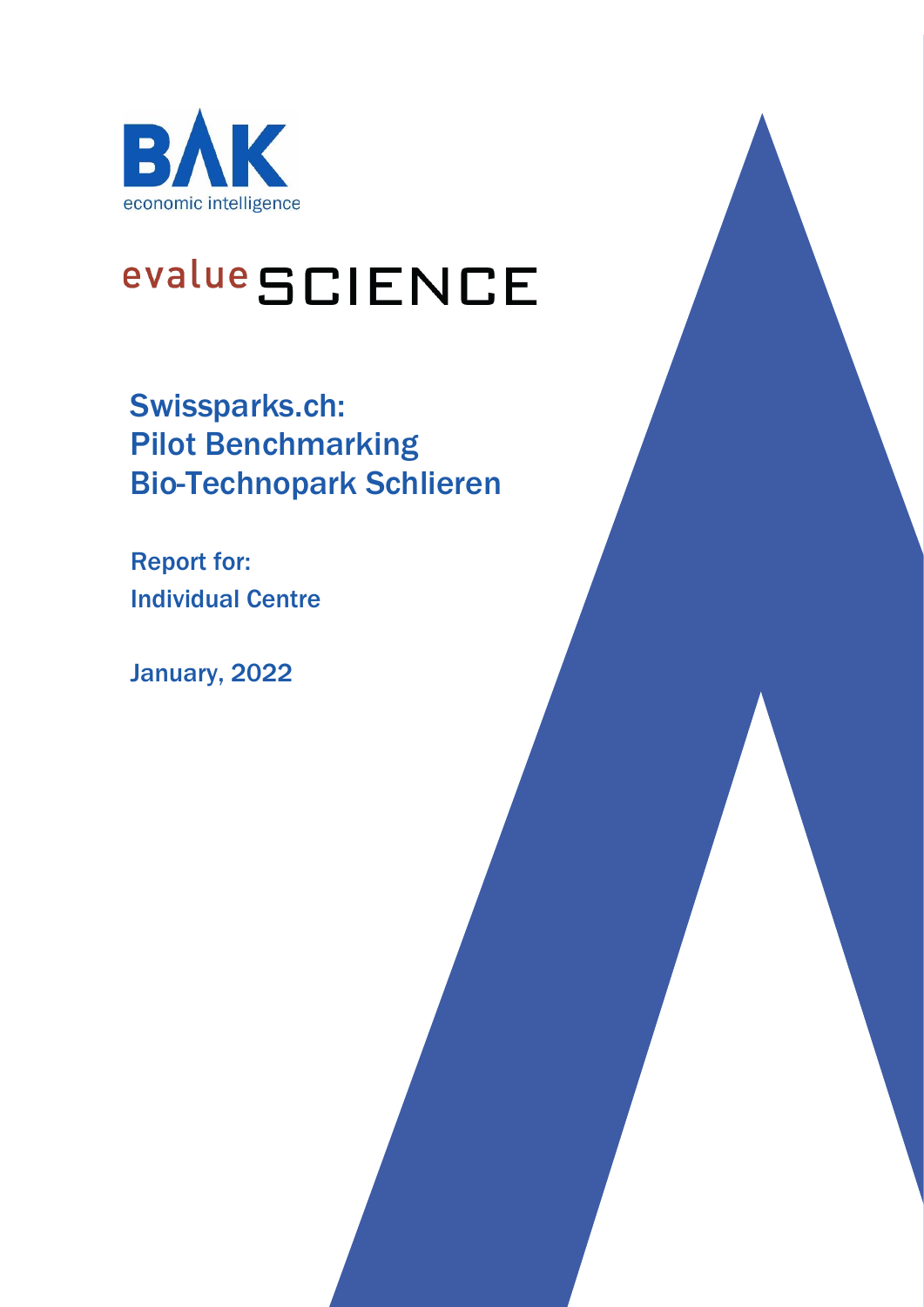#### Commissioned by

Swissparks.ch Bio-Technopark Schlieren Business Parc EPFL Innovation Park Startfeld

Issuer BAK Economics AG EvalueScience AG

#### Project Lead

Mark Emmenegger, mark.emmenegger@bak-economics.com Dominik Steiger, steiger@evaluescience.com

#### Authors

Mark Emmenegger, BAK Economics Michael Grass, BAK Economics Dominik Steiger, EvalueScience Nataša Stevanović, EvalueScience

### **Production**

Martin Peters, BAK Economics Mücteba Karamustafa, BAK Economics

#### Copyright

All contents of this study, in particular texts and graphics, are protected by copyright. The copyright is held by BAK Economics AG and EvalueScience AG. The study may be cited with reference to the source ("Source: BAK Economics and EvalueScience AG"). Copyright © 2022 by BAK Economics AG and EvalueScience AG All rights reserved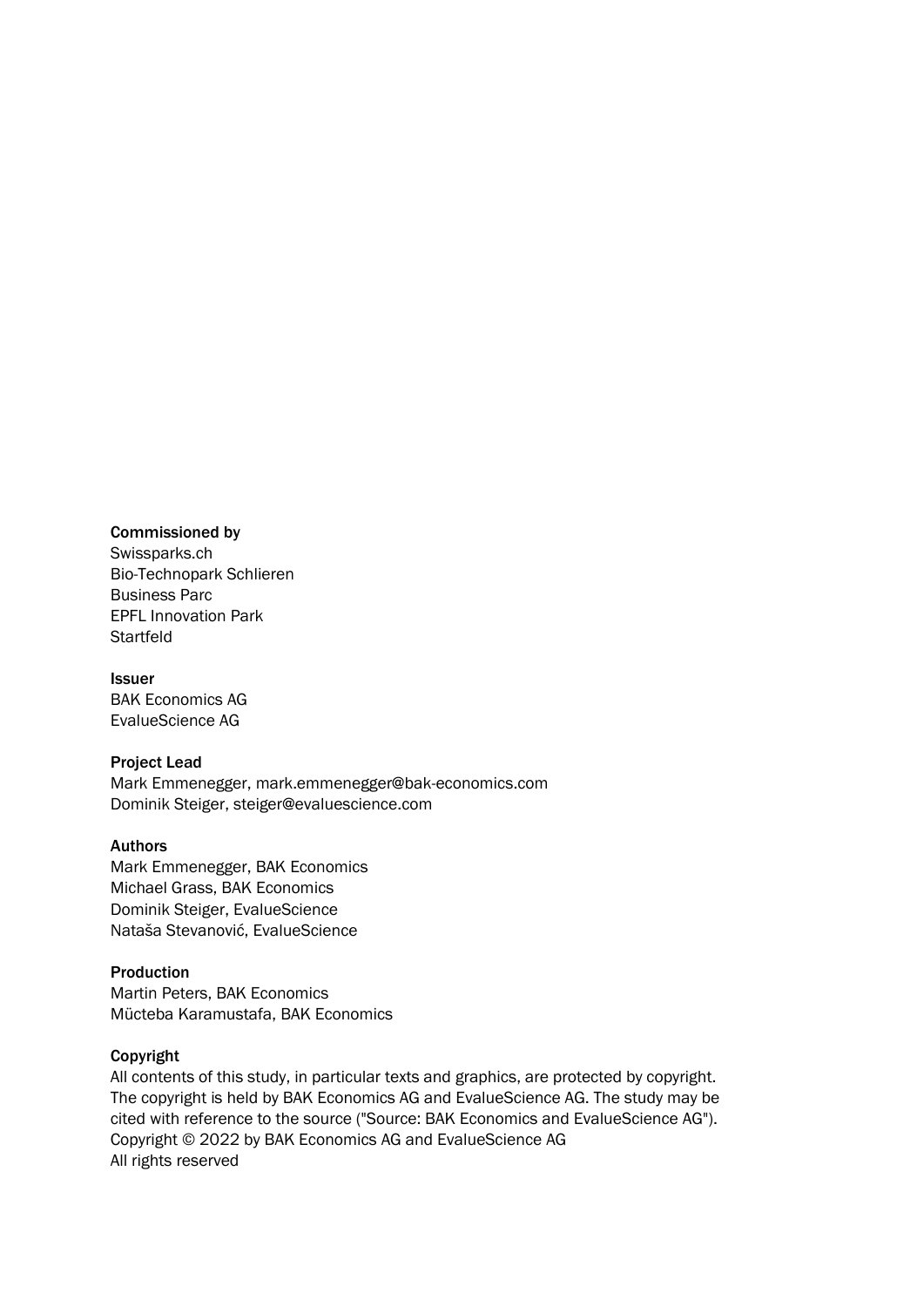# **Table of Contents**

| .12 |
|-----|
| 12  |
|     |
|     |
|     |
|     |
|     |
|     |
|     |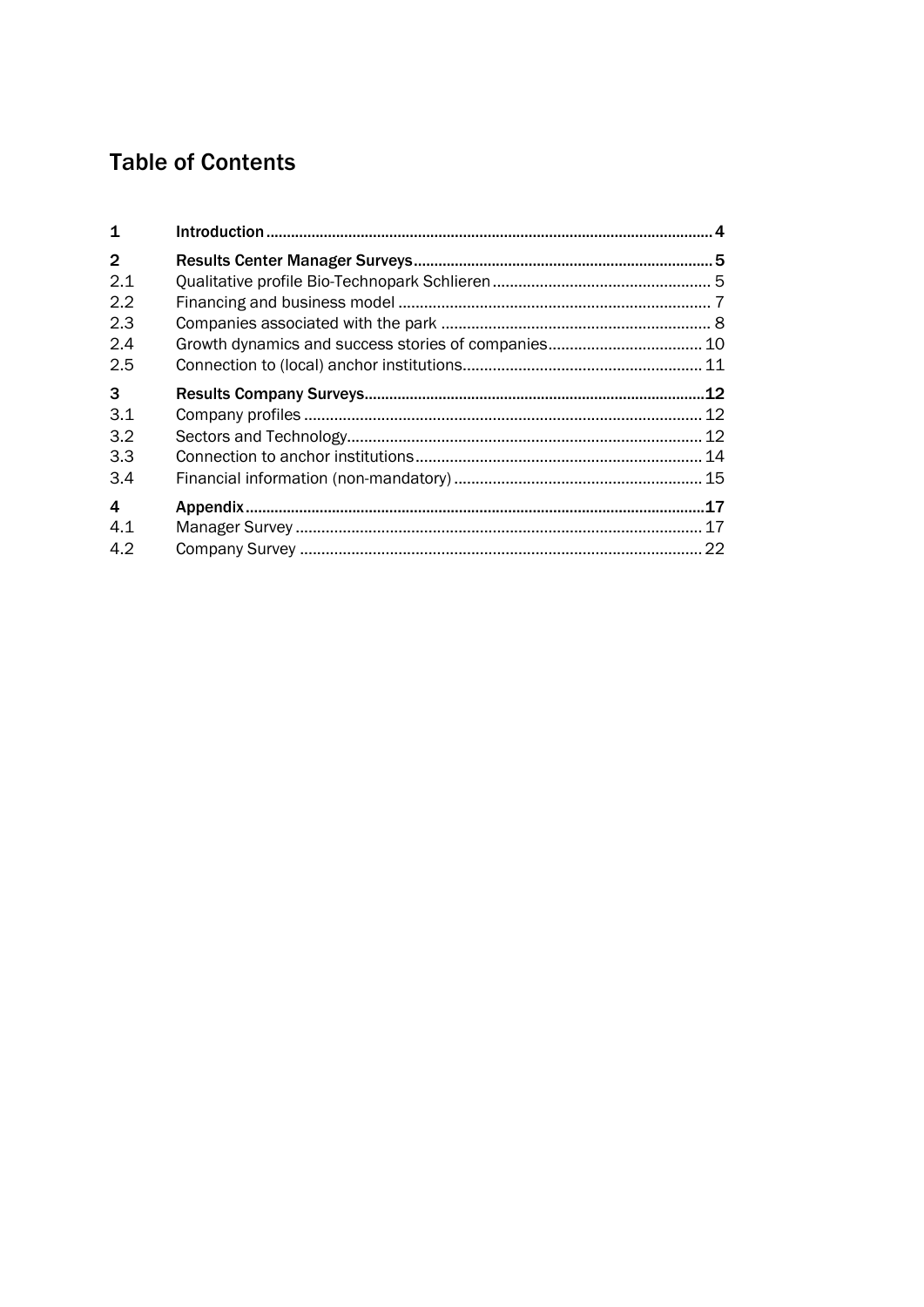## 1 Introduction

This report for Bio-Technopark Schlieren summarizes the outcomes from the Swissparks.ch Pilot benchmarking project, an in-depth survey about the innovation ecosystem of the participating Swissparks.ch centers and their companies. The pilot benchmarking project was supported by Swissparks.ch, Bio-Technopark Schlieren, Business Parc, EPFL Innovation Park, and Startfeld. It was conducted by BAK Economics and EvalueScience.

The pilot benchmarking is designed to be expanded to the broader Swissparks.ch community.

The surveys allow to paint a fine-grained picture of the breadth and diversity of the participating centers and their companies. To date, no such systematic and targeted analysis has been undertaken in Switzerland. The data generated in the project forms a foundation to describe the contributions and impact the Swissparks.ch Technology Parks and Business incubators have on the Swiss innovation and start-up ecosystems. It helps the centers to benchmark their operations, to improve their services, and to demonstrate their added value and impact to increase their support from the public and private sector.

The surveys targeted the centers themselves, as well as the companies the centers serve. Thus, the project generated novel data from companies associated with the participating centers. The combination of center-level and company-level data (including data on economic performance, growth characteristics and technology fields) allows powerful analysis of the Swissparks.ch innovation ecosystem.

#### Project Methodology

BAK and EvalueScience developed in collaboration with Swissparks.ch and the participating centers two online surveys, one which included a center-specific questionnaire (Results Center Manager Surveys) and another that included a questionnaire specifically focused on the companies within the centers (Results Company Surveys). The detailed surveys are attached in the Appendix. The surveys were open to the centers and companies between the 26.5.2021 and 16.7.2021. During that period all four manager surveys were completed, while 227 companies completed the company surveys. For companies which did not participate the data was estimated by their center managers (111 companies).<sup>1</sup>

All data the study received from the centers and the companies are being handled in a confidential manner. Specifically, BAK and EvalueScience guaranteed to all survey participants

- a) that they do not share individual company data (raw data) with the participating centers, Swissparks.ch companies, nor other third parties;
- b) to publish only anonymized data, that is, data which has been aggregated and analyzed such that it cannot be linked to individual companies;
- c) to use the data only for the project at hand and future extensions of it such as a monitoring of or a report about the Swissparks.ch eco-system. In any case, points a) and b) will always apply.

<sup>1</sup> In the case of the EPFL Innovation Park the company survey was focused on the on-site companies at the Lausanne premises. In the case of the other centers all companies were invited to take part in the survey.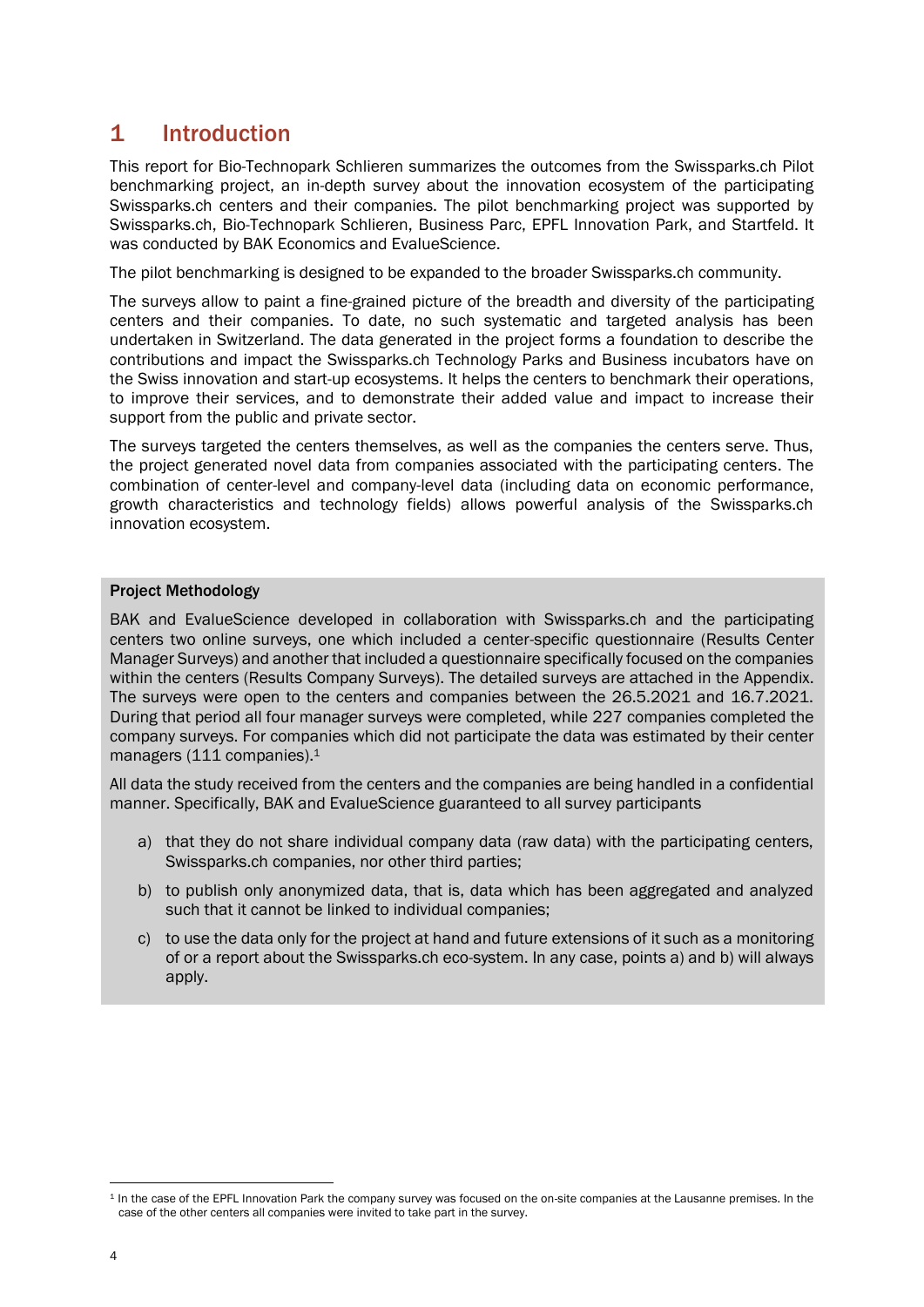# 2 Results Center Manager Surveys

### 2.1 Oualitative profile Bio-Technopark Schlieren

«In very close proximity to the Swiss Federal Institute of Technology (ETH), the University and Zurich University Hospital, a science park for life science companies and institutions has developed in the last two decades, which has acquired both national and international significance. Based in and around what was once the site of the industrial firm Schweizerische Wagons- und Aufzügefabrik AG, with a base area of 55,000 m2, the park now hosts more than 50 companies and 25 academic research centers representing a healthy mix of young start-ups and global companies as well as universities.

The Bio-Technopark has gained a great deal of respect, thanks in part to the successful sales of start-ups to major corporations and international companies such as Roche, Novartis, J&J, GSK, Pfizer, Thermo Fisher Scientific, Cell Medica, Sunstar and Heptares. Considerable financing rounds, the public offerings of Molecular Partners and Kuros, and successful product developments like Gazyva, Beovu and Aduhelm have also made headlines. Today, the life science organizations on the site employ 1,500 people in companies and academic organizations.»

Source: BAK, eS: MS4

#### Business Development

- Single point of contact for all kind of requests
- Giving advice, coaching, and support to those who are setting up companies and looking for financing
- Providing company development coaching
- Providing specialist support for the local business development associations when foreign companies locate in the area

### Promotion

- Promoting the exchange of ideas between the start-ups and with academic research groups, in order to identify and maximize synergies
- Facilitating contacts with industry, universities, investors and network partners
- Organizing events
- Cluster management and cluster representation
- Lobbying to optimize framework conditions for start-ups
- Engagement in apprentice subsidy and bio-entrepreneurship courses for university students

#### Infrastructure

Providing laboratory, production and office facilities, as well as specialized infrastructure and used equipment

Source: BAK, eS: MS4

#### A2 Age of centers (in years)



#### Source: BAK, eS: MS2 Source: BAK, eS: MS5

#### Mission **A1 Support structures across centers**  $A1$  Support structures across centers

|                          | Bio-Technopark | Mean |      |
|--------------------------|----------------|------|------|
| Acceleration progr.      |                |      | 50%  |
| Collaboration opport.    |                |      | 75%  |
| Consulting               |                |      | 75%  |
| Coworking spaces         |                |      | 75%  |
| Events                   |                |      | 100% |
| Funding                  |                |      | 25%  |
| Mentoring                |                |      | 50%  |
| Support services*        |                |      | 50%  |
| <b>Training sessions</b> |                |      | 100% |
| Other                    |                |      | 100% |

\*accounting, legal, HR, etc

Source: BAK, eS: MS26. \*accounting, legal, HR, etc. Note: Multiple selection possible. Circle with black filling: support provided. Circle with white filling: support not provided.

#### Description of USPs and/or aspects which differentiate the center from others

- 1. University of Zurich, University Hospital Zurich and ETH with top notch research centers on site.
- 2. Functional and affordable laboratory and production space pre-financed by landlord: from small units with shared space and flexible rental terms until huge expansion opportunities and longterm agreements.
- 3. Sophisticated CT/PET/MRI center, cyclotron for the production of radio pharmaceuticals, huge animal facility for up to 100'000 mice, GMP production facility, incubator space.
- 4. Perfect mix of start-ups, established companies, subsidiaries of big pharmaceutical companies and academic research centers of excellence.
- 5. High quality of living and internationality (+ for the attraction of foreign high-class employees) and conveniently located for all forms of transportation (international airport in vicinity).

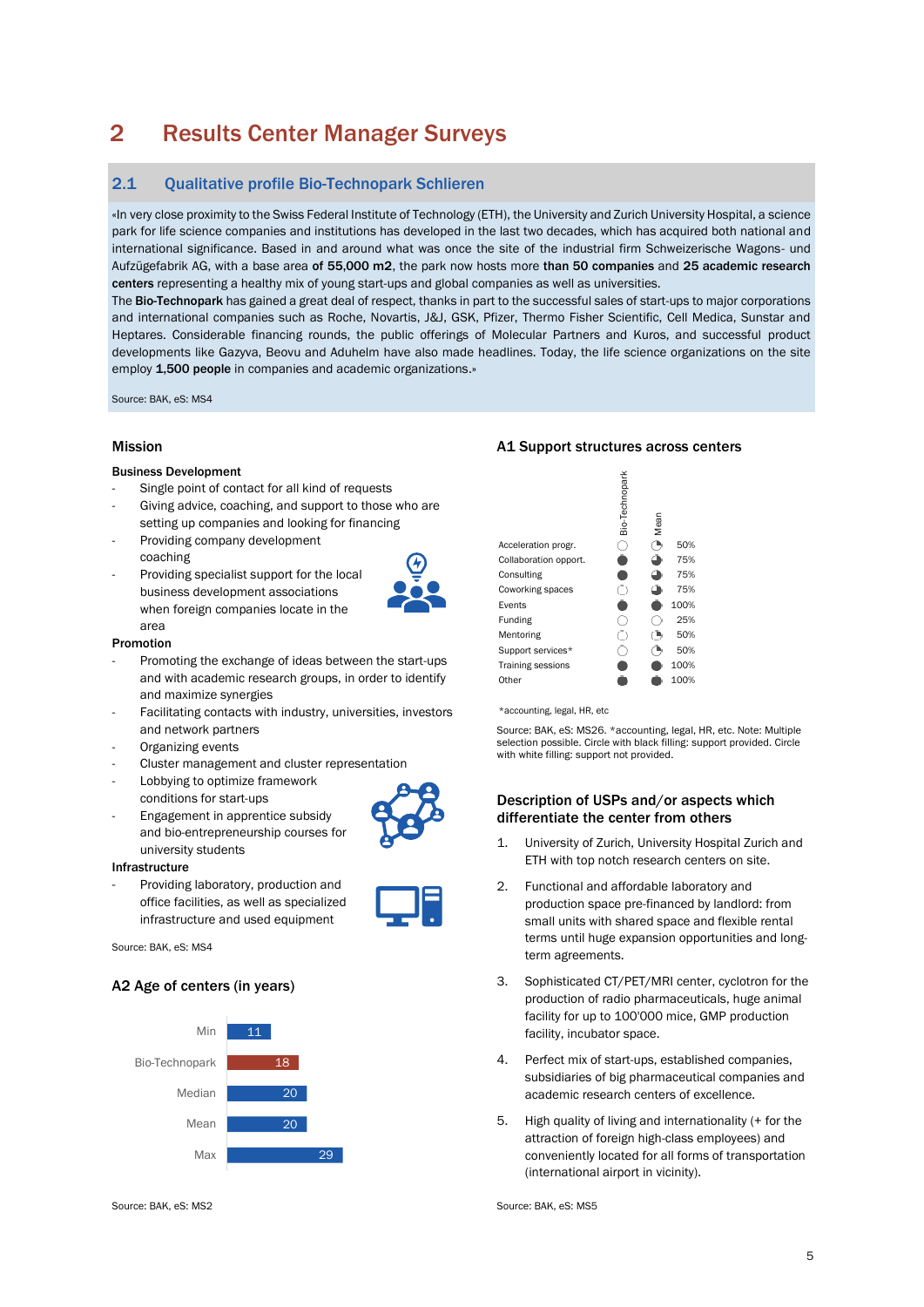A3 Number of FTEs employed by center in 2020 A4 Number of FTEs operationally engaged\* in



# center in 2020



Source: BAK, eS: MS25 Source: BAK, eS: additional data. \*Includes FTEs employed by the center (see previous figure / MS25) plus FTEs working for the center but employed by a third party.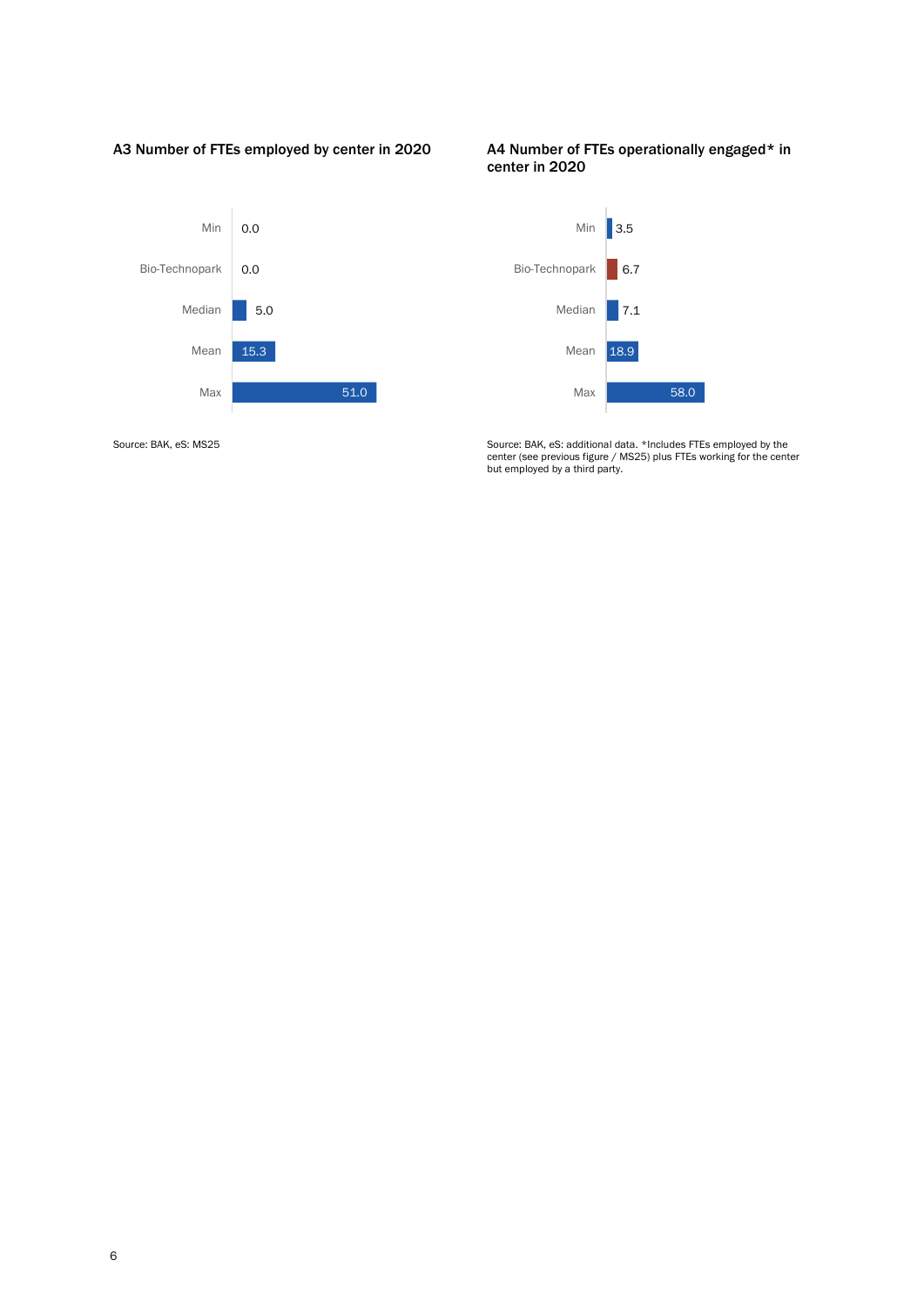#### 2.2 Financing and business model

"The Bio-Technopark is backed by its members (tenants and stakeholders) with annual membership fees (27.3%), financial contribution from city of Schlieren, Economic Department of Canton Zurich and landlord (41.4%), and sponsors (31.3%). Infrastructure (land, buildings, fittings) belongs to and is fully financed by landlord. Landlord charges rental fees."

Source: BAK, eS: MS6

50% of the participating centers own the center's real estate while 75% mention a thirdparty landlord. The rent contracts are in 75% of the cases made with the centers and only in 25% of the cases with a third-party landlord.

#### A6 Operating budget incl. real estate in 2020 (in M. CHF)



Source: BAK, eS: MS9. Note : This question asked for budget categories (multiple choice). However, for the analysis and this chart, the mean values of the category boundaries were used.

#### A8 Public and private funding contribution to operation cost incl. real estate



Source: BAK, eS: MS11

#### Description financing and business model A5 Owner of the real estate and rent contracts



Source: BAK, eS: MS7/MS8. Note: Multiple selection possible. Circle with black filling: yes. Circle with white filling: no.

#### A7 Operating budget excl. real estate in 2020 (in M. CHF)



Source: BAK, eS: MS10. Note: This question asked for budget categories (multiple choice). However, for the analysis and this chart, the mean values of the category boundaries were used.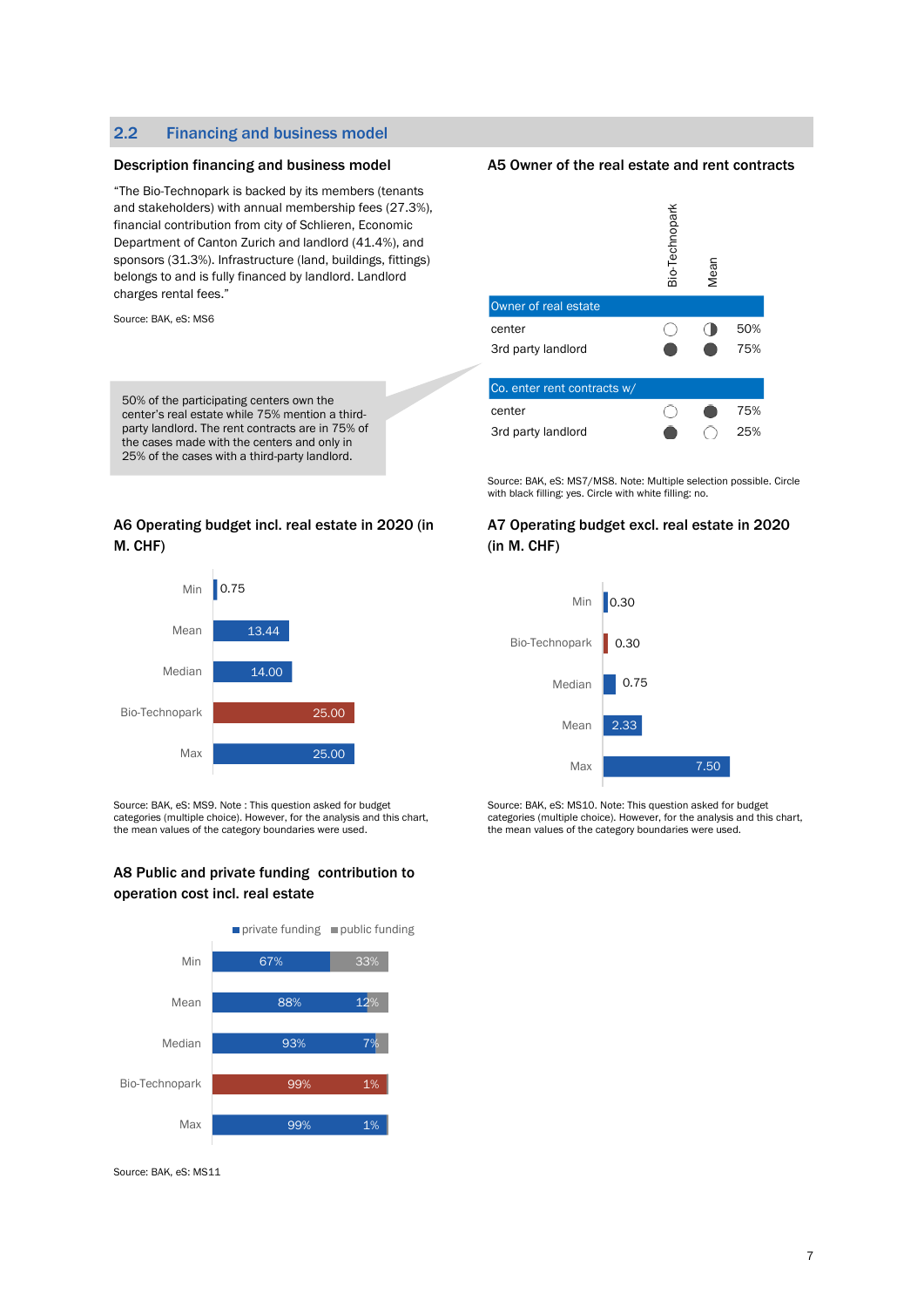### 2.3 Companies associated with the park







Source: BAK, eS: MS12 Source: BAK, eS: MS13



#### A11 Total number of companies per center A12 Number of local branches or subsidiaries of foreign companies in 2020



Source: BAK, eS: MS15





#### A13 Total number of FTEs at companies **A14 Average number of FTEs at companies**



Source: BAK, eS: MS16 Source: BAK, eS: MS16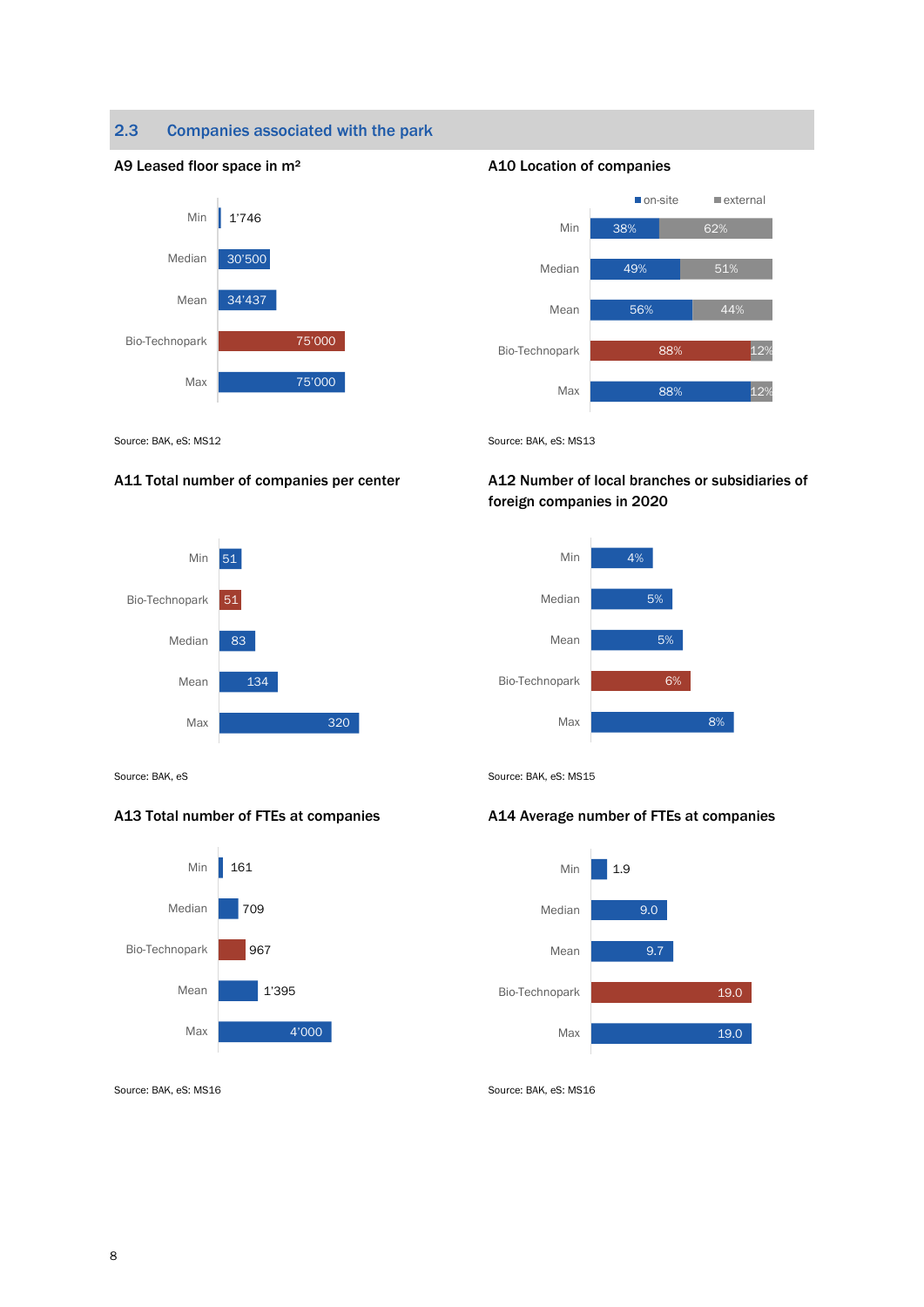| A15 Total revenue, expenses and funding of the companies (in M. CHF) |  |  |  |
|----------------------------------------------------------------------|--|--|--|
|----------------------------------------------------------------------|--|--|--|

| Revenue         | 2020       |         | since foundation |            |                  |                           |                         |
|-----------------|------------|---------|------------------|------------|------------------|---------------------------|-------------------------|
|                 | <b>TOT</b> | per co. | per FTE          | <b>TOT</b> | $Ø$ year         | Ø year<br>per $co.(*)$    | Ø year<br>per FTE $(*)$ |
| Bio-Technopark  | 210        | 4.1     | 0.22             | 3500       | 194              | 3.8                       | 0.20                    |
| Mean            | 97         | 1.9     | 0.18             | 1457       | 84               | 1.5                       | 0.14                    |
| <b>Expenses</b> | 2020       |         | since foundation |            |                  |                           |                         |
|                 | <b>TOT</b> | per co. | per FTE          | <b>TOT</b> | $Ø$ year         | Ø year<br>per co. $(*)$   | Ø year<br>per FTE $(*)$ |
| Bio-Technopark  | 450        | 8.8     | 0.47             | 4266       | 237              | 4.6                       | 0.25                    |
| Mean            | 180        | 3.5     | 0.27             | 1739       | 101              | 1.8                       | 0.16                    |
| Funding         | 2020       |         |                  |            | since foundation |                           |                         |
|                 | <b>TOT</b> | per co. | per FTE          | <b>TOT</b> | $Ø$ year         | $Ø$ year<br>per co. $(*)$ | Ø year<br>per FTE $(*)$ |
| Bio-Technopark  | 190        | 3.7     | 0.20             | 1971       | 110              | 2.1                       | 0.11                    |
| Mean            | 147        | 2.9     | 0.08             | 1275       | 56               | 0.6                       | 0.04                    |

Source: BAK, eS: MS17, MS18, MS19, MS20, MS20, MS21, MS23. Note: "per co" means per company, "per FTE" per company FTE. (\*) Calculated based<br>on 2020 data about the number of companies / company FTEs which may not be repres

#### A16 Funding sources of companies in 2020 A17 Funding sources of companies since

Min

Median

Mean

Max

80%

 $p$  private funding  $p$  public funding

20%

 $12%$ 

11%

 $1$ 

 $1$ 

89%

89%

99%

99%

# foundation of center



Source: BAK, eS: MS22 Source: BAK, eS: MS24

Bio-Technopark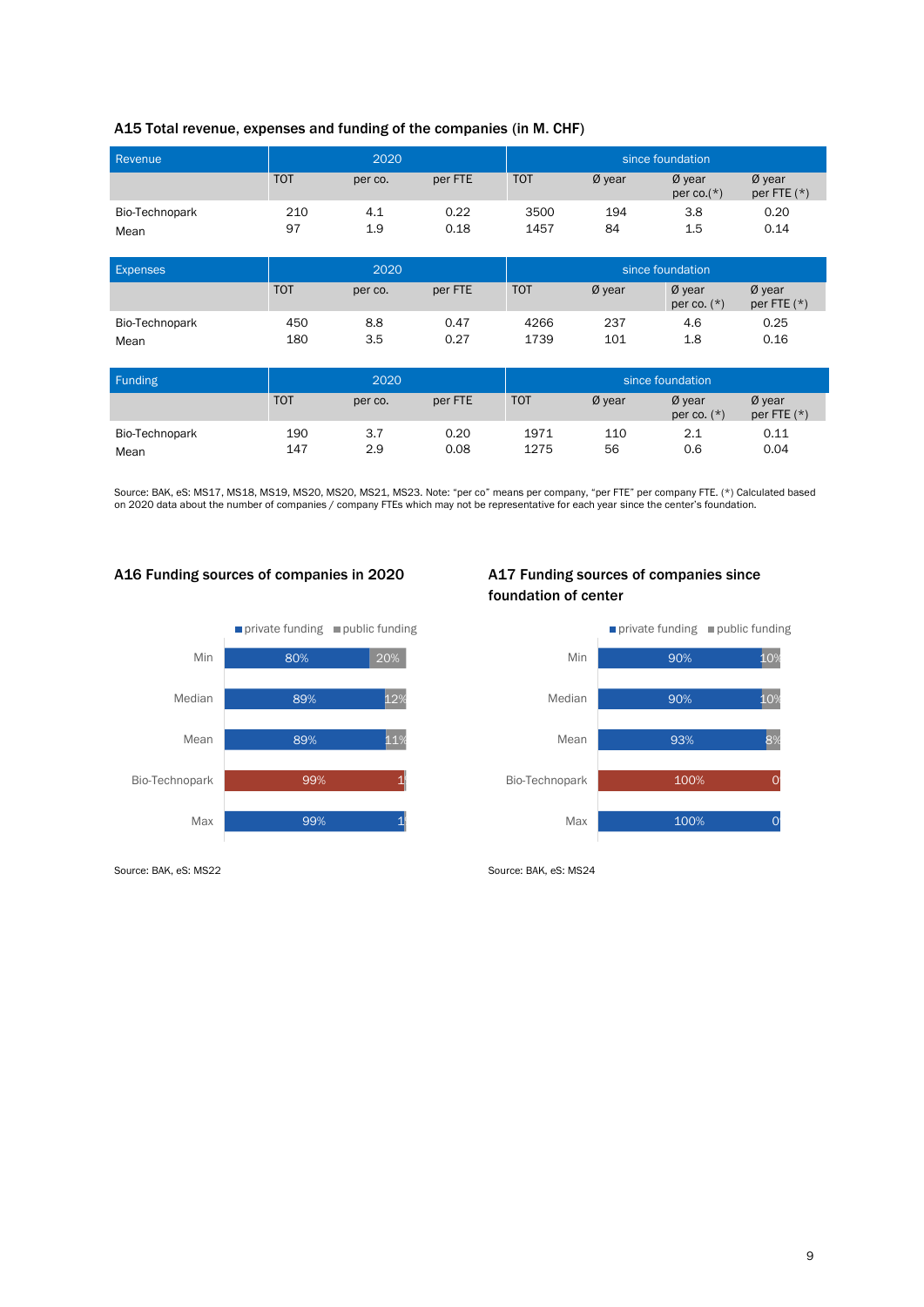#### A18 Success stories

Glycart Biotechnology AG was initially established in September 2000 as a spin-off of the Swiss Federal Institute of Technology (ETH) in Zurich and was one of the first companies at Bio-Technopark. In the summer of 2005, it was acquired by the Roche Group and integrated in Roche Pharma Research and Early Development (pRED). In 2013 Roche gained FDA approval with breakthrough therapy designation for its chronic lymphocytic leukemia agent Obinutuzumab (Gazyva/Gazyvaro) which was discovered at Roche Glycart. The new drug generated CHF 632 million revenue in 2020. In 2018 Roche Glycart moved into a 11 story state-of-the-art laboratory complex and became Roche's Center of Excellence for Cancer Immunotherapy employing 185 people.

Neurimmune AG, a spin-off from University of Zurich and located in the Bio-Technopark, licensed its antibody Aducanumab for the treatment and prevention of Alzheimer's disease to Biogen in 2007, and collaborates with Biogen on its development. Neurimmune received USD 292.5 million upfront payment and up to USD 395 million in contingent payments. FDA approved Aducanumab (ADUHELM) in 2021. Neurimmune will receive royalty on net sales. End of 2020 the company moved with 60 employees into the third and new 11-story laboratory building renting 2'000 m2.

The University of Zurich spin-off ESBATech AG relocated in 2001 from university campus to Schlieren and was one of the first tenants at Bio-Technopark. ESBATech raised more than CHF 80 million in venture capital before it was in 2009 acquired by US company Alcon for USD 150 million in cash and USD 439 million milestones payments. Alcon was later merged with Novartis. In 2019 Novartis got FDA approval for Brolucizumab (Beovu) against age-related macular degeneration, a severe human eye disease. The new therapeutic was discovered and developed by ESBATech.

Source: BAK, eS: MS27

#### A19 Fate of the companies since 2015

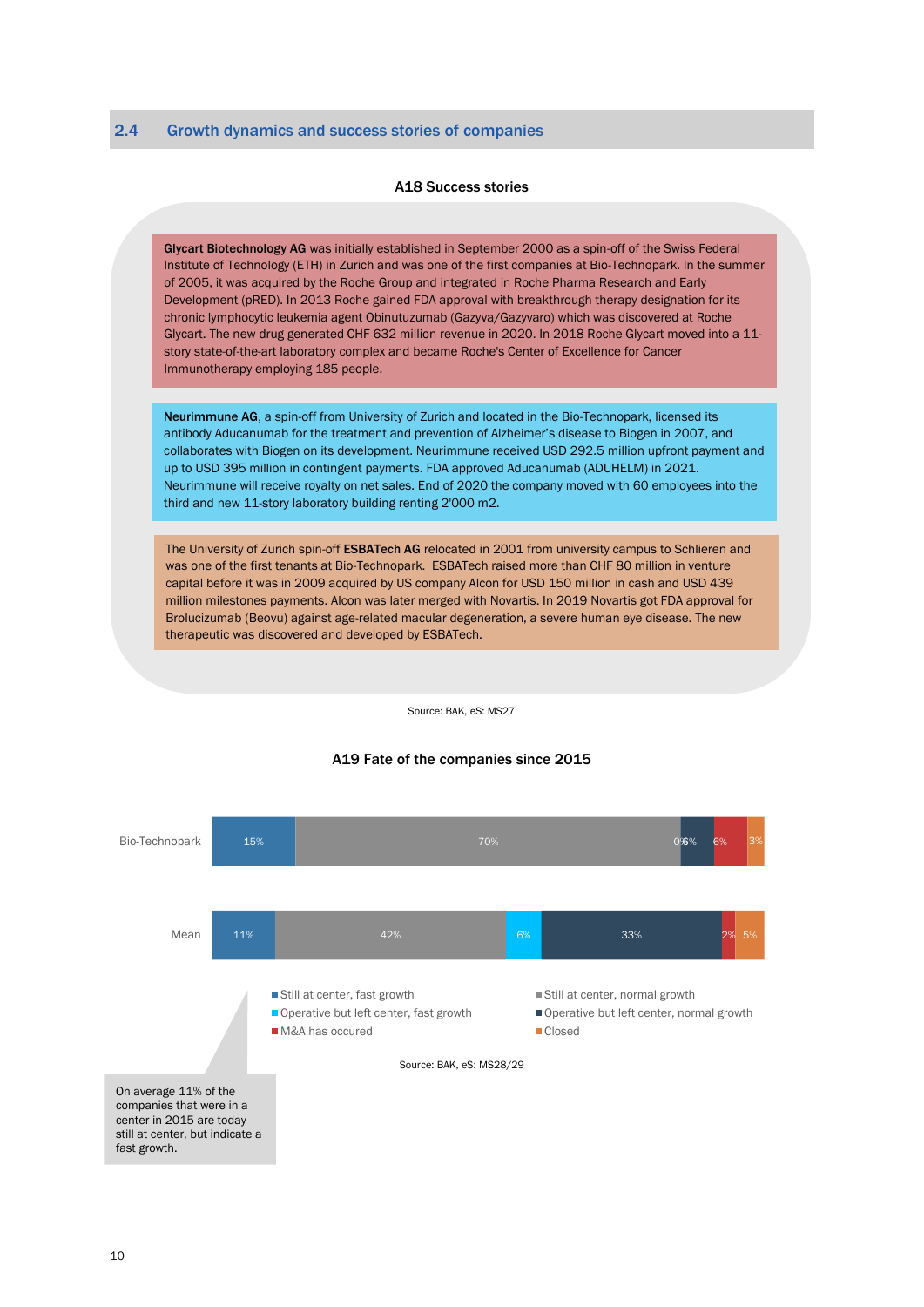#### 2.5 Connection to (local) anchor institutions

#### A20 Importance of anchor institution types for centers



|                     | Bio-T |      |
|---------------------|-------|------|
| University          | 86%   | 45%  |
| Research center     | 14%   | 12%  |
| Company             | 0%    | 3%   |
| Non-gov institution | 0%    | 3%   |
| Gov institution     | 0%    | 37%  |
|                     | 100%  | 100% |

#### A21 Number of companies originating from anchor institution



Source: BAK, eS: MS30 Note: Anchor institutions are institutions your center originates from and/or has close dependencies with.

Source: BAK, eS: MS31

Survey participants were asked to rank anchor institution types in order of importance. This information was converted to a scoring for each center: The score of an anchor institution type indicates its importance relative to the other anchor institution types; the scores add up to a total of 100%.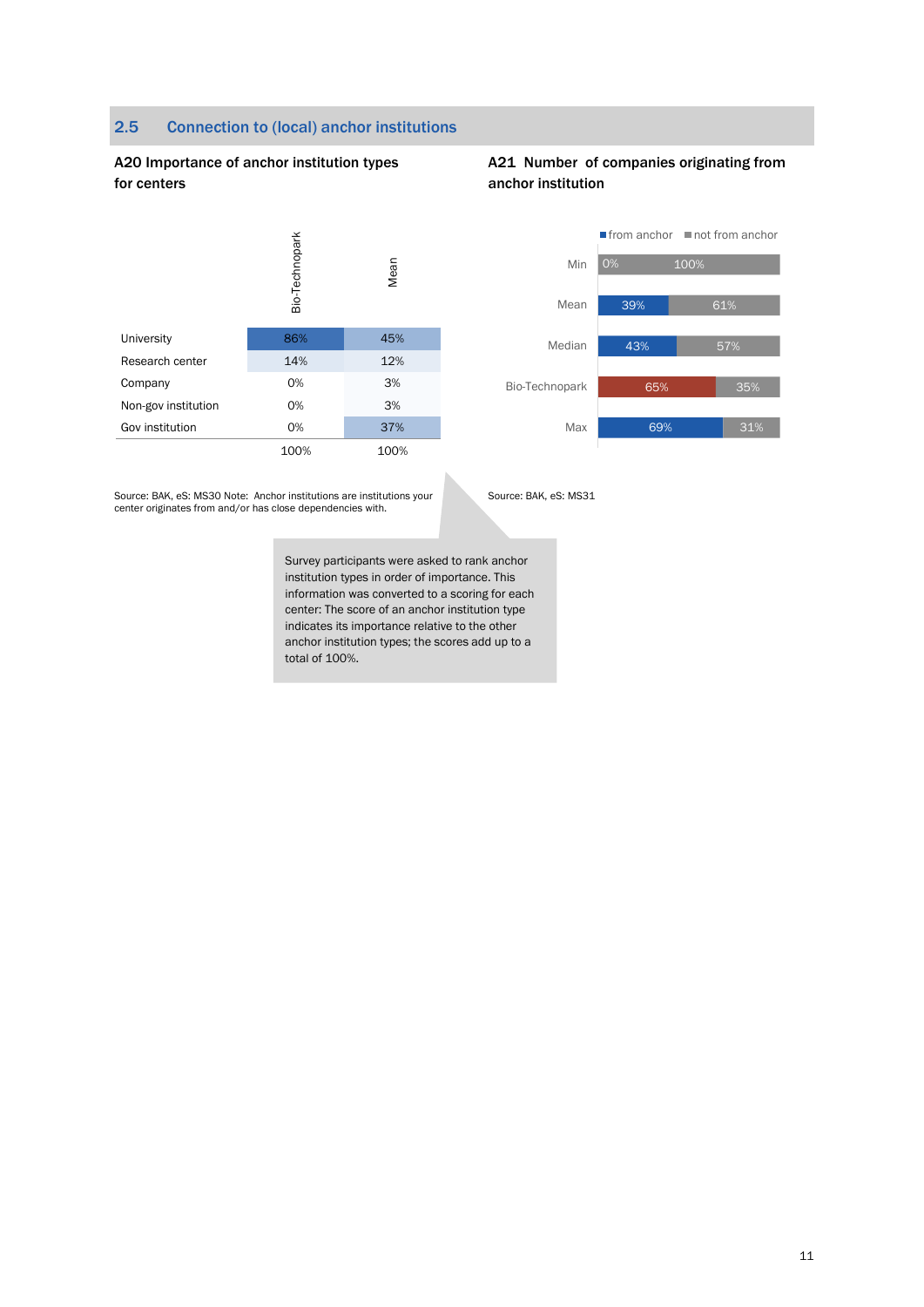# 3 Results Company Surveys

#### 3.1 Company profiles



#### A22 Age of companies at centers A23 Number of fast-growing companies in 2020



Source: BAK, eS: CS3 Source: BAK, eS: CS6, MS16. Note: Fast-growing company is defined as a company with FTE-growth > 10% p.a. for 3 years. The data shown is the average of the CS and MS results.

#### 3.2 Sectors and Technology



Source: BAK, eS: CS7. Multiple selection possible. Source: BAK, eS: CS8

The figure shows how the companies in the centers are distributed across sectors. For each center (and the mean of centers) the percent values across sectors add up to 100%. For example: At the Bio-Technopark 77% of companies are active in Life Sciences, 5% in Engineering, 5% in Consulting etc. On average (mean of all centers) 33% of companies are active in Life Sciences, 17% in Engineering, 17% in ICT and so on.

### A25 Number of companies developing new technological applications



# A24 Distribution of companies across sectors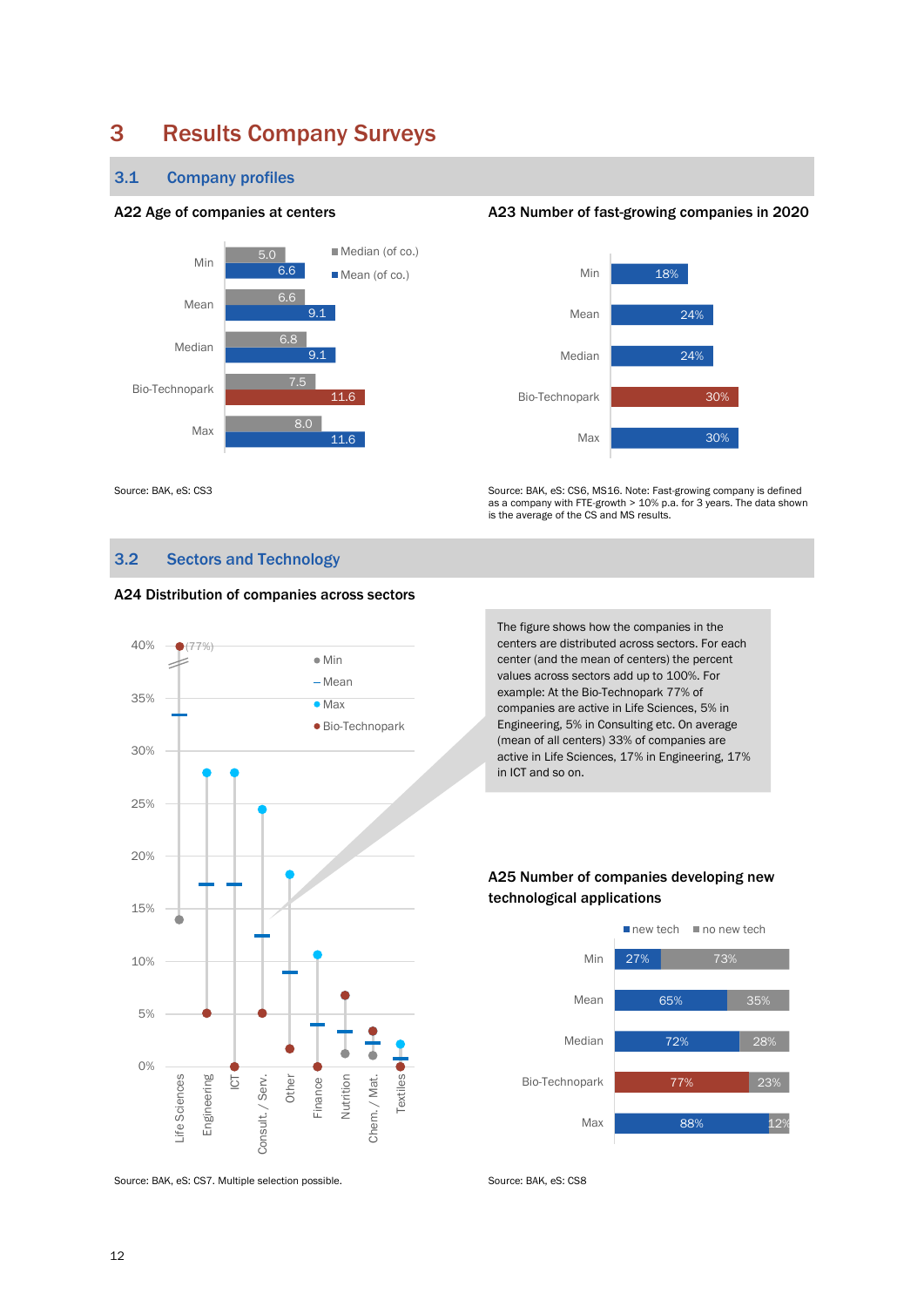### A26 Distribution of companies across technology fields

 $\overline{\phantom{a}}$ 

|                                          | Bio-       | Mean |
|------------------------------------------|------------|------|
|                                          | Technopark |      |
| Mach./Electr./Mobil.                     | 2%         | 15%  |
| Add. Manufact. (3D-Print.)               | 0%         | 1%   |
| Autonomous Driving                       | 0%         | 1%   |
| Cosmonautics                             | 0%         | 0%   |
| Drones                                   | 0%         | 1%   |
| Electro/Hybrid Vehicles                  | 0%         | 3%   |
| <b>Fuel Cells</b>                        | 0%         | 0%   |
| Lithium Battery                          | 0%         | 1%   |
| Micromechanics                           | 0%         | 1%   |
| Nanostructures                           | 0%         | 1%   |
| Photonics                                | 0%         | 1%   |
| Robotics                                 | 0%         | 0%   |
| Sensors                                  | 0%         | 2%   |
| Other                                    | 2%         | 4%   |
| Life Science                             | 90%        | 36%  |
| Add. Manufact. Medtech (3D-<br>Print.)   | 0%         | 0%   |
| <b>Artificial Joints</b>                 | 0%         | 0%   |
| Bioprint./Biosensor/Lab-on-a-<br>Chip    | 8%         | 4%   |
| Digital Medtech                          | 6%         | 4%   |
| Green Biotech                            | 0%         | 0%   |
| <b>Medical Bionics</b>                   | 0%         | 0%   |
| <b>Medical Wearables</b>                 | 2%         | 4%   |
| Neuroprosthetics                         | 0%         | 0%   |
| <b>Radiation Therapy</b>                 | 0%         | 0%   |
| <b>Red Biotech</b>                       | 46%        | 12%  |
| White Biotech                            | 4%         | 1%   |
| Other                                    | 23%        | 11%  |
| Digital/IT                               | 2%         | 30%  |
| 3D Image Modelling                       | 0%         | 1%   |
| <b>Blockchain</b>                        | 0%         | 2%   |
| Cyber Security (Data Security)           | 0%         | 1%   |
| <b>Electronic Gaming</b>                 | 0%         | 0%   |
| FinTech                                  | 0%         | 2%   |
| Image Analysis                           | 0%         | 1%   |
| IoT: M2M (Factory Newtwork)              | 0%         | 3%   |
| <b>IoT: Smart House</b>                  | 0%         | 1%   |
| IoT: Smart City                          | 0%         | 2%   |
| Machine Learning / Al                    | 2%         | 7%   |
| Prevent & Predictive                     | 0%         | 3%   |
| Maintenance<br><b>Process Automation</b> | 0%         | 3%   |
| Speech Analysis                          | 0%         | 0%   |
| <b>Quantum Computing</b>                 | 0%         | 0%   |
| Wearables                                | 0%         | 0%   |
| Other                                    | 0%         | 4%   |

|                                          | Bio-<br>Technopark | Mean |
|------------------------------------------|--------------------|------|
| Green Tech                               | 0%                 | 5%   |
| <b>Biomass Fermentation</b>              | 0%                 | 0%   |
| Carbon Capture                           | 0%                 | 0%   |
| Electro & Hybrid Vehicles                | 0%                 | 0%   |
| <b>Fuel Cell</b>                         | 0%                 | 0%   |
| Green Biotech                            | 0%                 | 0%   |
| Geothermie                               | 0%                 | 0%   |
| Lithium Battery                          | 0%                 | 0%   |
| Organic Perovskite Solar Cells           | 0%                 | 0%   |
| <b>Recycling Waste Reuse</b>             | 0%                 | 1%   |
| Smart Grid                               | 0%                 | 0%   |
| Solar Energy                             | 0%                 | 0%   |
| <b>Wastewater Treatment</b>              | 0%                 | 1%   |
| Wind Energy                              | 0%                 | 1%   |
| Other                                    | 0%                 | 1%   |
| <b>Materials</b>                         | 2%                 | 4%   |
| Add. Manufact. Materials (3D-<br>Print.) | 0%                 | 1%   |
| <b>Advanced Materials</b>                | 0%                 | 1%   |
| Carbon / Graphene                        | 0%                 | 0%   |
| Catalysts                                | 0%                 | 0%   |
| Ceramics                                 | 0%                 | 0%   |
| Nanomaterials                            | 0%                 | 1%   |
| <b>Smart Polymers</b>                    | 0%                 | 0%   |
| Other                                    | 2%                 | 1%   |
| Other                                    | 2%                 | 9%   |

Source: BAK, eS:CS9 – CS14. Note: Only answered if CS8 was answered with yes. Multiple selection possible.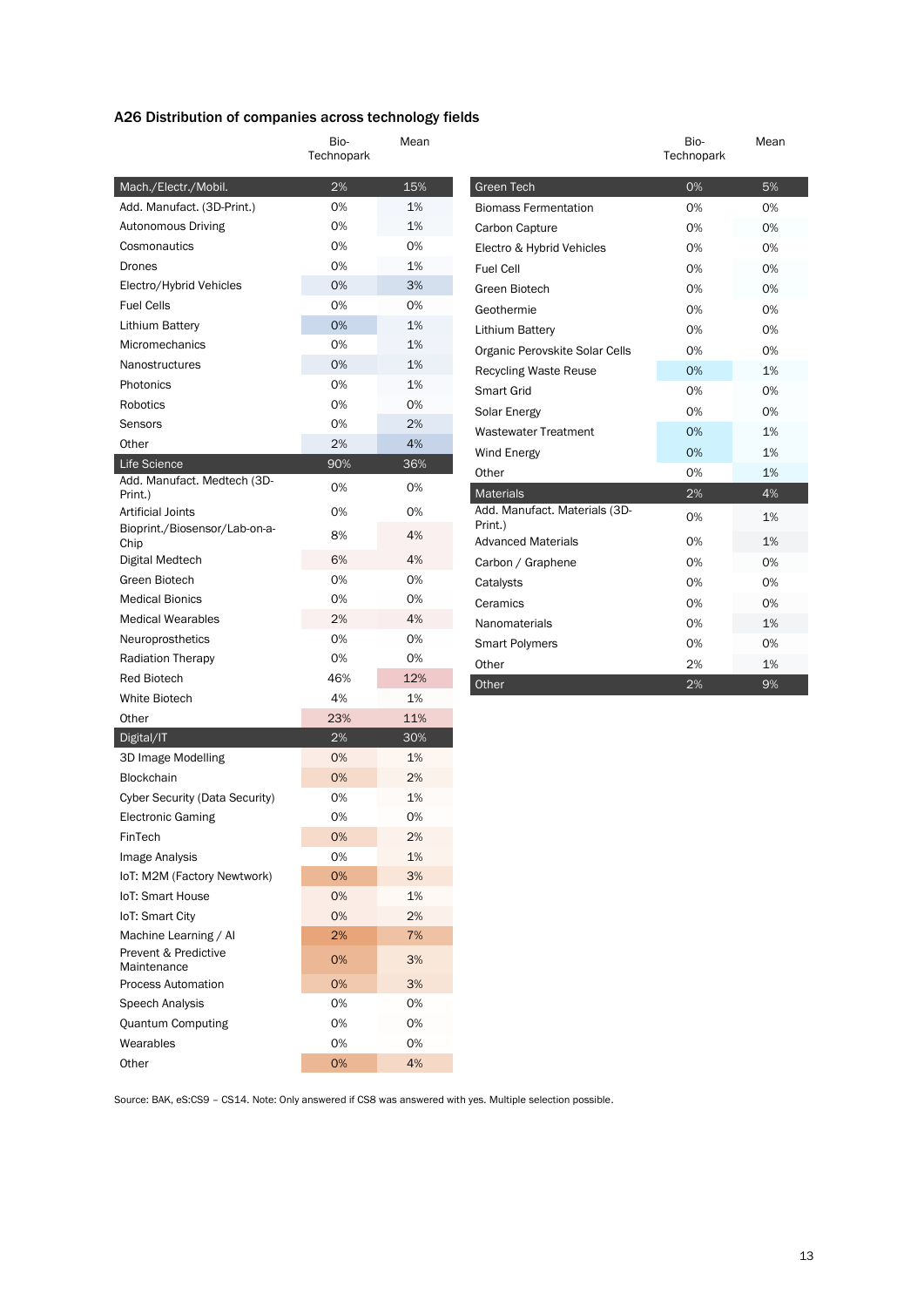#### 3.3 Connection to anchor institutions

#### A27 Anchor institutions across companies A28 Spinoff of the different types of institutions





Source: BAK, eS: CS15 Source: BAK, eS: CS17. Only answered if CS15 was answered with yes. Multiple selection possible.

#### A29 Importance of anchor institution types for companies

|                      | <b>Technopark</b><br>ä | Mean |
|----------------------|------------------------|------|
| Universities         | 57%                    | 42%  |
| Research centers     | 6%                     | 12%  |
| Companies            | 18%                    | 20%  |
| Non-gov institutions | 1%                     | 2%   |
| Gov institutions     | 7%                     | 8%   |
| Associated center    | 11%                    | 16%  |
|                      | 100%                   | 100% |

Source: BAK, eS: CS16. Note: Only answered if CS15 was answered with yes. Multiple selection possible.

Survey participants were asked to rank anchor institution types in order of importance. This information was converted to a scoring for each center: The score of an anchor institution type indicates its importance relative to the other anchor institution types; the scores add up to a total of 100%.

> The figure shows for each form of tenant and start-up support what percentage of companies actually use it. For example: Across all centers, an average of around 23% of companies make use of mentoring programs, in the Bio-Technopark it is 15%.

#### A30 Usage of tenant and start-up support of the companies



Source: BAK, eS: CS18. Note: Multiple selection possible.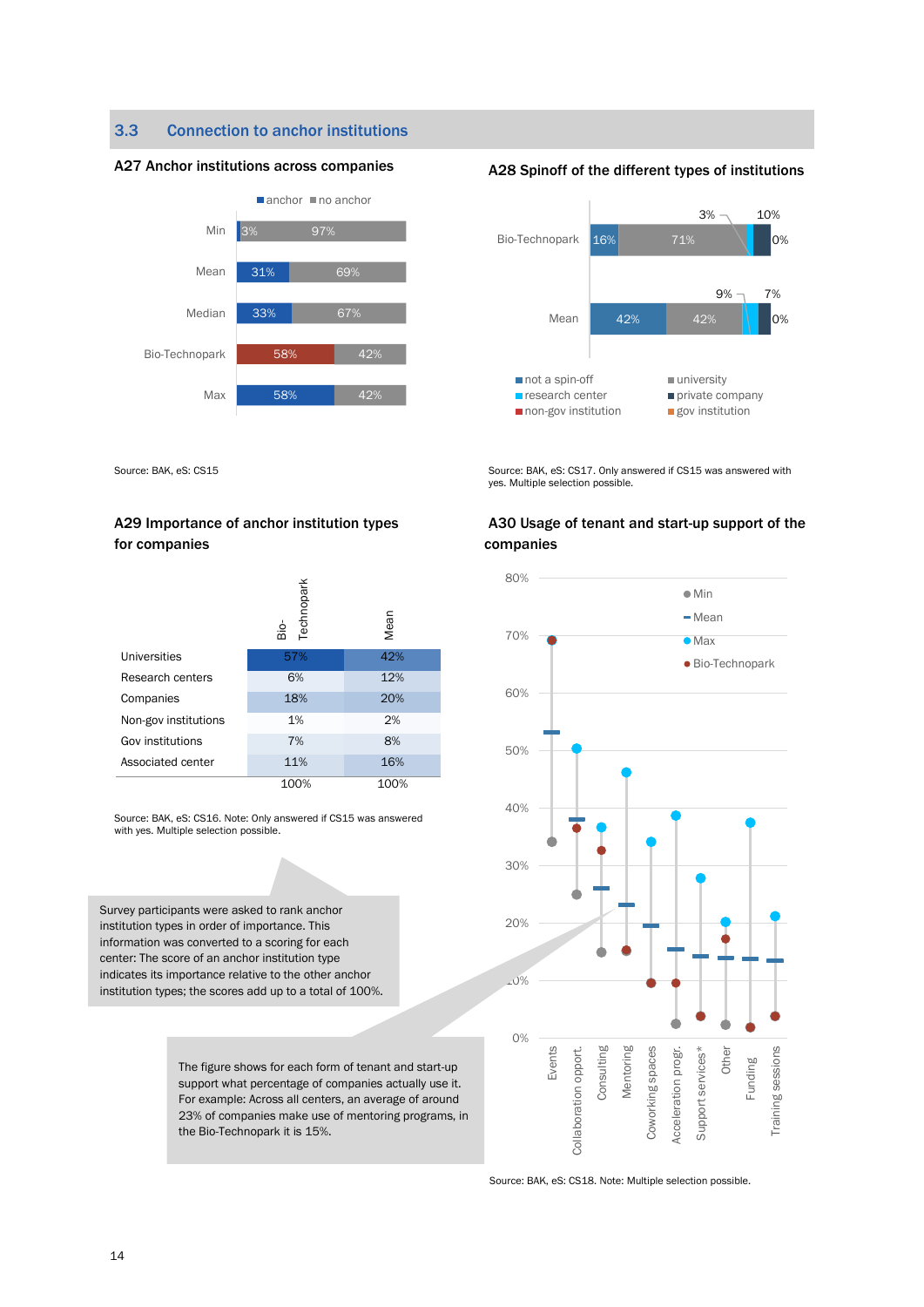### 3.4 Financial information (non-mandatory)



Median (of co.) Bio-Technopark Mean Median Min

#### A33 Total expenses in 2020 (in M. CHF) A34 Average expenses per year since



### A31 Total revenue in 2020 (in M. CHF) A32 Average revenue per year since foundation of company (in M. CHF)



Source: BAK, eS: CS19 Source: BAK, eS: CS20

# foundation of company (in M. CHF)



Source: BAK, eS: CS21 Source: BAK, eS: CS22

#### A35 Total funding in 2020 (in M. CHF) A36 Average funding per year since foundation of company (in M. CHF)



Source: BAK, eS: CS23 Source: BAK, eS: CS25

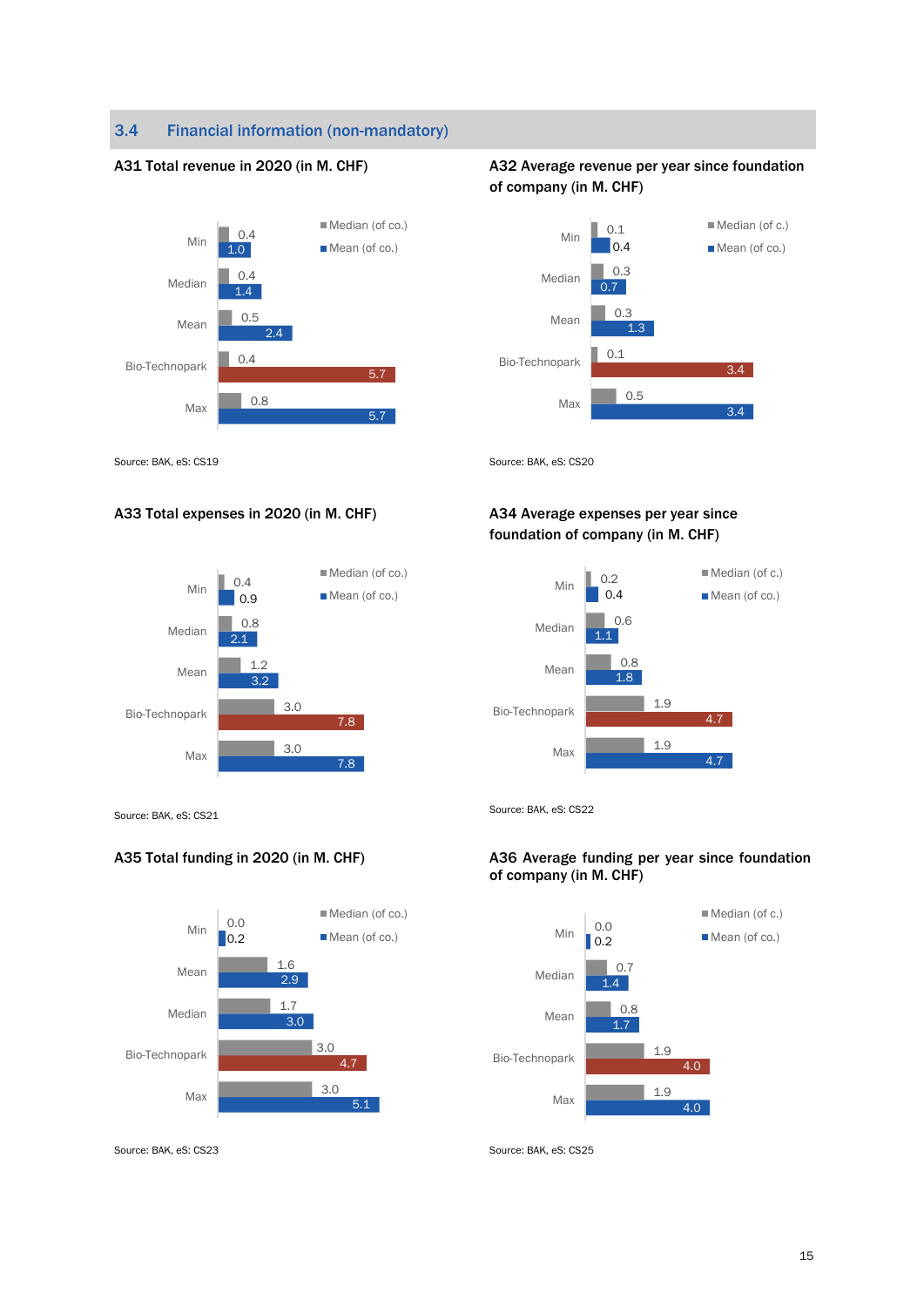

#### A37 Sources of funding in 2020 A38 Sources of funding since foundation of company



Source: BAK, eS: CS24 Source: BAK, eS: CS26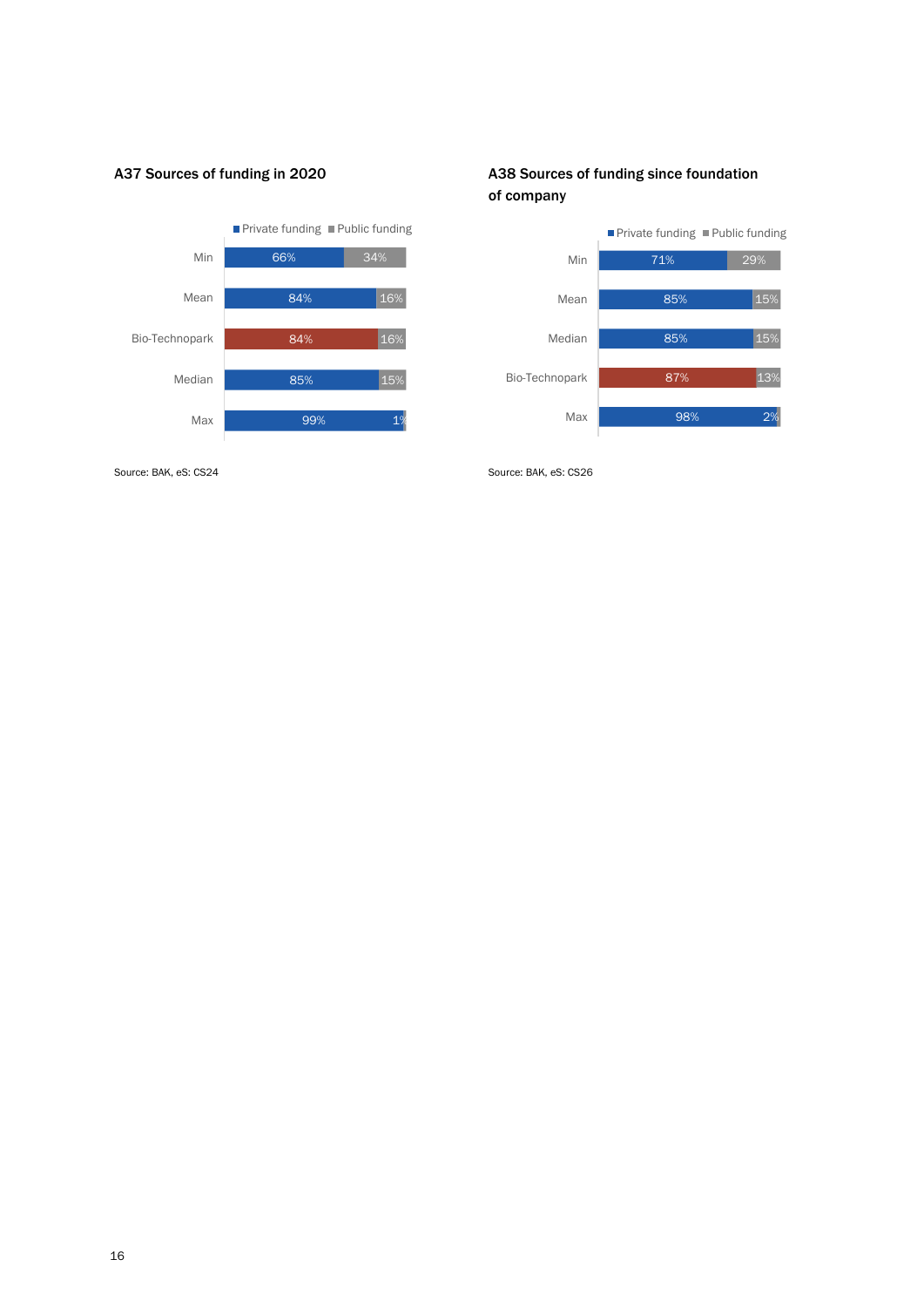# 4 Appendix

#### 4.1 Manager Survey

#### **Swissparks.ch: Pilot Benchmarking and Impact Analysis – Manager Survey**

Dear Colleagues,

Together with Swissparks.ch you have commissioned BAK Economics and EvalueScience to conduct a surveybased pilot study, with the intention to scale up to the almost 30 centers in the future. The (pilot) study will help the centers to benchmark their operations, to improve their services, and to increase support from the public and private sector for innovation and a vivid start-up culture in Switzerland.

Please take the time to answer all questions of the survey no later than **Friday, June 25**. In some questions – specifically, in the ones about aggregated values regarding all companies at your center – we only ask for estimates. As the questionnaire encompasses many aspects and includes qualitative text questions, you can save your answers and continue later via the link in the survey's header.

All data the study receives from you in this survey is being handled in a **confidential** manner. Specifically, BAK and EvalueScience guarantee to all survey participants:

- a. to not share your individual center data (raw data) with the other centers, Swissparks, companies, nor other third parties.
- b. to publish only anonymized data, that is, data which has been aggregated and analyzed such that it cannot be linked to individual centers (e.g., the average center has X FTEs).
- c. to use the data only for the project at hand and future extensions of it such as a monitoring of or a report about the Swissparks.ch eco-system. In any case, points a) and b) will always apply.
- d. Of course, centers (individually or as a group) can ask BAK and EvalueScience to receive their own individual center data and/or to publish their own individual center data.

In case of any questions, please contact Mark Emmenegger (mark.emmenegger@bak-economics.com (mailto:mark.emmenegger@bak-economics.com), T +41 61 279 97 29).

Thank you very much for your participation, Sincerely yours,

Michael Grass – Member of the Board, BAK Economics Mark Emmenegger – Senior Project Leader, BAK Economics Dominik Steiger – CEO, EvalueScience

#### **Qualitative profile of center**

This section includes some text questions. Free text question answers should be written in a "publication-ready" form that could directly be cited in the reports and/or future publications.

*MS 1. Name of your center*

Dropdown menu: EPFL Innovation Park, Startfeld, Business Parc, Bio-Technopark Schlieren-Zürich

*MS 2. Year of foundation of your center*

Number field

*MS 3. Shortly describe the mission of your center.*

Free text, max. 2'000 characters w/o spaces<sup>2</sup>

#### *MS 4. Description of your center:*

<sup>2</sup> As much as possible, free text question answers should be written in a "publication-ready" form that could directly be cited in the reports and/or future publications.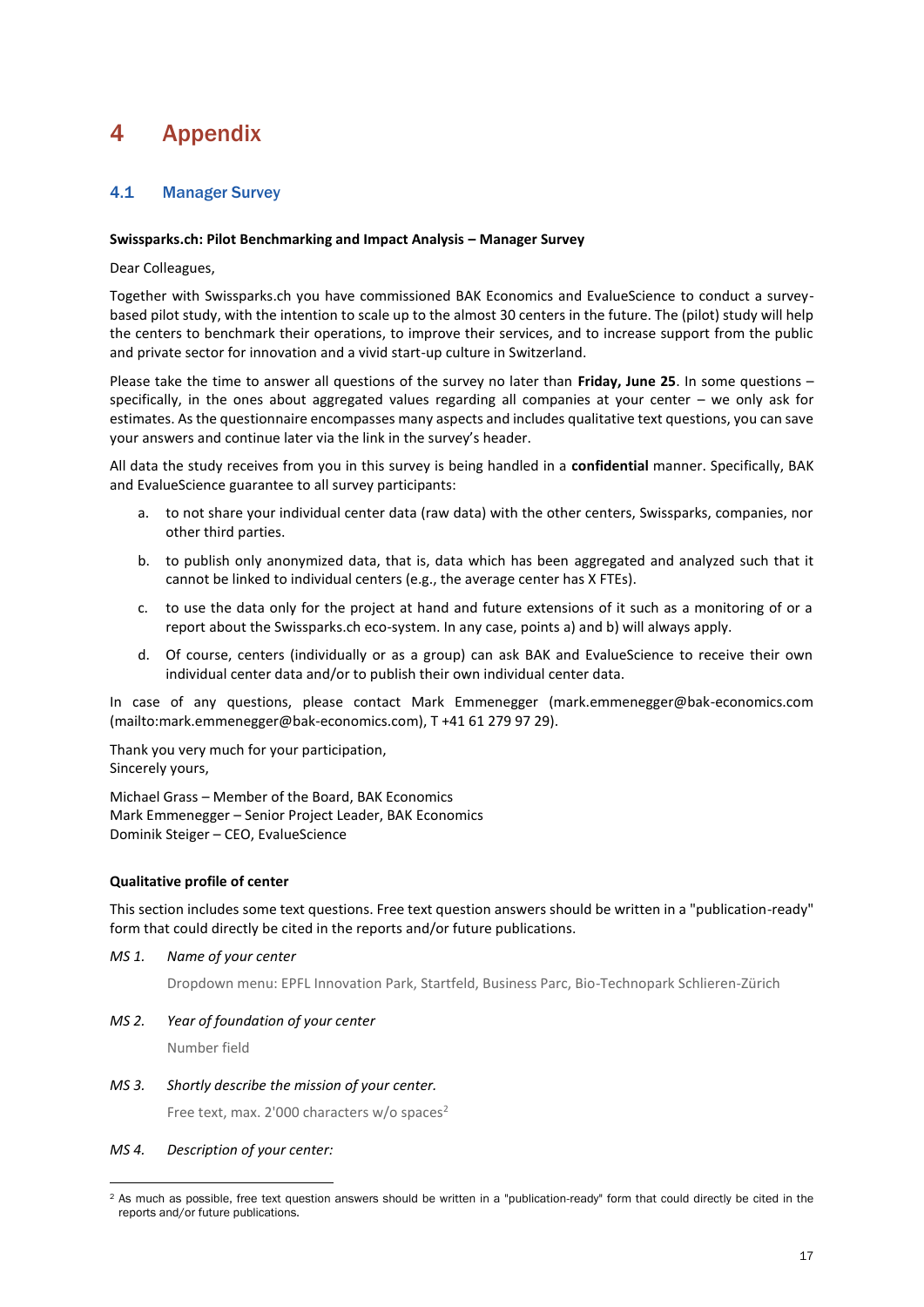Free text, max. 2'000 characters w/o spaces

*MS 5. Shortly describe up to five USPs and/or aspects which differentiate your center.*

Free text, max. 2'000 characters w/o spaces

#### **Financing and business model of center**

*MS 6. Please describe the financing and business model of your center.*

Free text, max. 2'000 characters w/o spaces

#### *MS 7. Who is the owner of the real estate of your center?*

Multiple choice (multiple select): - center - 3rd party landlord

#### *MS 8. With whom do companies at your center execute rent contracts?*

Multiple choice (multiple select):

- center
- 3rd party landlord

#### *MS 9. Operating budget of your center in 2020 in CHF (including real-estate cost)*

Multiple choice (single select):

- $< 100K$
- 100K 500K - 500K - 1 M - 1 M - 5 M - 5 M - 10 M - 10 M - 20 M - 20 M - 30 M - 30 M - 50 M
- >50 M

#### *MS 10. Operating budget of your center in 2020 in CHF without real-estate cost*

Multiple choice (single select):

- $< 100K$ - 100K - 500k - 500K - 1 M - 1 M - 5 M - 5 M - 10 M - 10 M - 20 M - 20 M - 30 M - 30 M - 50 M  $- > 50 M$
- *MS 11. In the case that you use external funding for the operations of your center: Please estimate in per cent the contribution from public funding and private funding to the operating cost of your center in 2020 (please indicate for full operating cost, including real-estate cost).*
	- % values: - % public funding - % private funding

#### **Companies associated with the center**

*MS 12. m<sup>2</sup> leased floor space in 2020*

Number field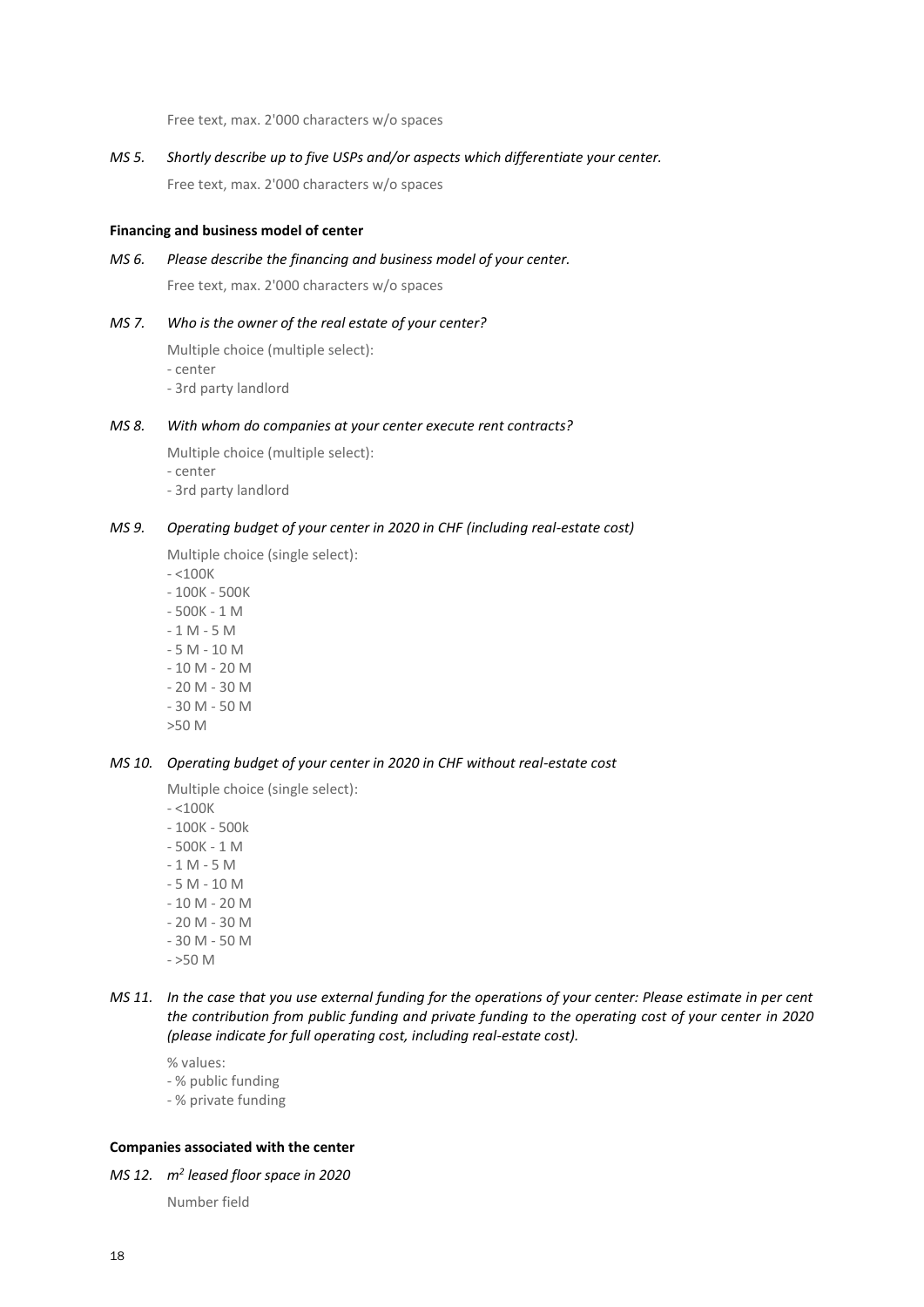#### *MS 13. Number of companies in 2020*

Number fields:

- companies on site
- $-$  external companies $3$
- *MS 14. Number of fast-growing companies<sup>4</sup> in 2020 (both internal and external companies, for companies with age of at least 3 years)*

Number field

- *MS 15. Number of local branches or subsidiaries of foreign companies in 2020 (both internal and external)?* Number field
- *MS 16. Please estimate<sup>5</sup> how many FTEs work in total for the companies that are associated with your center in 2020 (both internal and external).*

Number field

- *MS 17. Please estimate the total revenues of the companies in 2020 (both internal and external), in Million CHF.* Number field
- *MS 18. Please estimate the total revenue of the companies (both internal and external companies) since the foundation of your center until end of 2020, in Million CHF.*

Number field

- *MS 19. Please estimate the total expenses of the companies in 2020 (both internal and external), in Million CHF.* Number field
- *MS 20. Please estimate the total expenses of the companies (both internal and external) since the foundation of your center until end of 2020, in Million CHF.*

Number field

*MS 21. Please estimate the total funding of the companies (both internal and external companies) in 2020 (in Million CHF).*

Number field

#### *MS 22. Please indicate the % fraction of funding sources in 2020.*

Refers to answer given in previous question. Please note that for technical reasons no field can be left blank, i.e., if the answer is 0, please enter 0.

% fields, the sum must equal 100, only integer values may be entered in these fields:

- private funding in %
- public funding (including Innosuisse funding) in %
- *MS 23. Please estimate the total funding of the companies (both internal and external companies) since the foundation of your center until end of 2020 (in Million CHF) and the % fraction of funding sources.*

Number field

*MS 24. Please estimate the % fraction of funding sources for the total funding since foundation until end of 2020.*

<sup>4</sup> Definition of "fast growing company" FTE-growth >10% p.a. for 3 years

<sup>3</sup> Definition of "external company"

A contractual (service) agreement is in place between the company and the center and the centre provides services for the company.

<sup>5</sup> Note to project participants: In questions MS 3.5 to 3.8 we ask for an estimate to data we also gather in the company survey. We do this in the pilot to get a feel for the accuracy of the data provided to these important quantitative questions.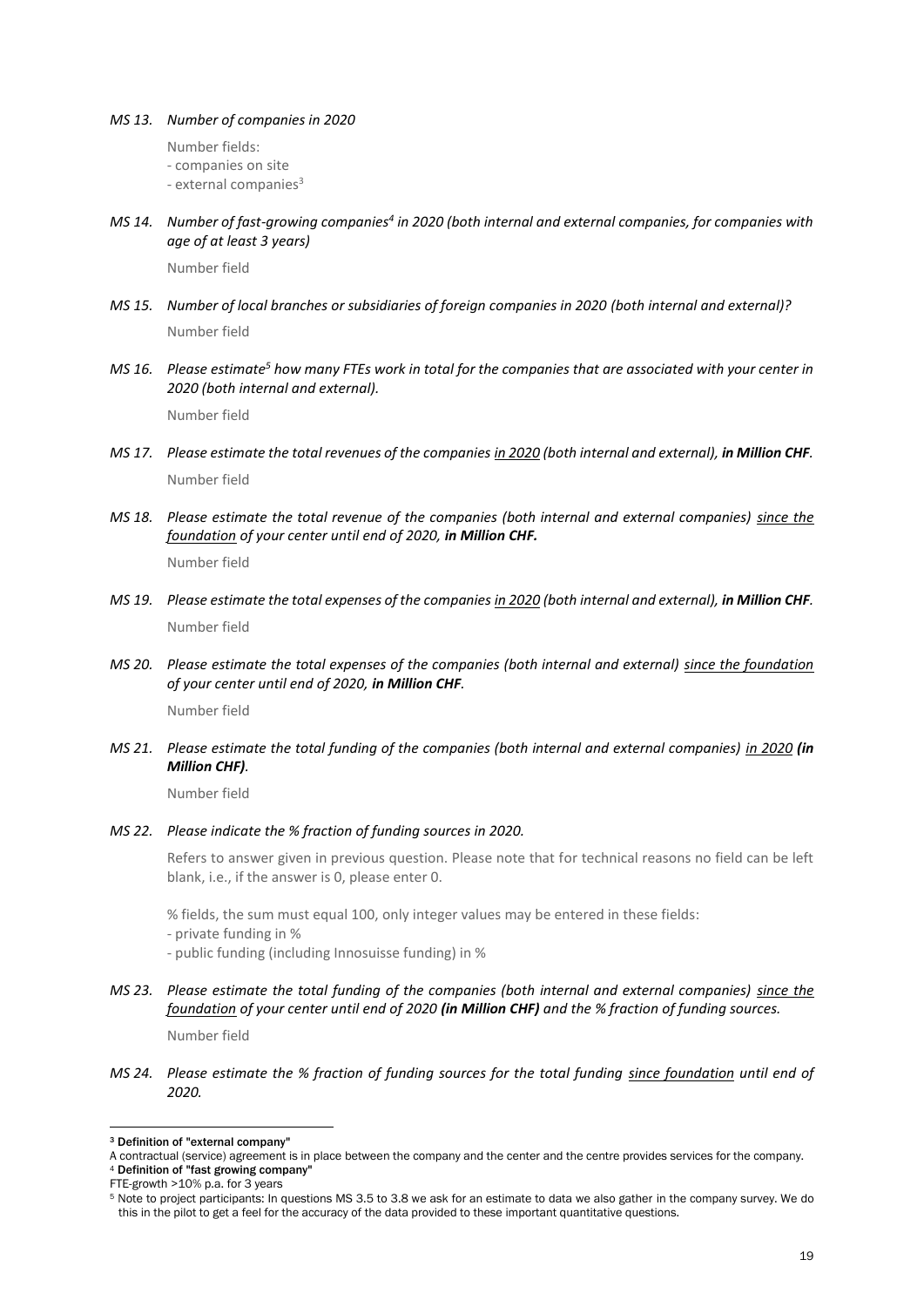Refers to answer given in previous question. Please note that for technical reasons no field can be left blank, i.e., if the answer is 0, please enter 0.

% fields, the sum must equal 100, only integer values may be entered in these fields:

- private funding in %

- public funding (including Innosuisse funding) in %

#### **Support structure at center**

*MS 25. Number of FTEs employed by center in 2020?*

Number field

#### *MS 26. Please describe the forms of tenant and start-up support you provide.*

Multiple choice, multiple select, with comments field.

| X | Acceleration programs                         | (comments field) |
|---|-----------------------------------------------|------------------|
| X | Collaboration opportunities                   | (comments field) |
| X | Consulting                                    | (comments field) |
| X | Coworking spaces                              | (comments field) |
| X | Events                                        | (comments field) |
| X | <b>Funding</b>                                | (comments field) |
| X | Mentoring                                     | (comments field) |
| X | Support services (accounting, legal, HR, etc) | (comments field) |
| X | Training sessions                             | (comments field) |
| X | Other                                         | (comments field) |
|   |                                               |                  |

(tick boxes)

#### **Growth dynamics & success stories**

#### *MS 27. Shortly describe 3 success stories from the last 5 years (can concern both internal or external companies; please indicate if it refers to an internal or external company).*

Free text, max. 2'000 characters w/o spaces per success story

#### *MS 28. How many companies where at your center in 2015?*

Number field

#### *MS 29. Of these 2015 companies, how many companies had the following status in 2020? [Note: the numbers need to add up to the number given at (5.2.1)]*

Note: the numbers need to add up to the number given in the previous question. Definition of fast growth: FTE-growth >10 p.a. for 3 years. Please note that for technical reasons on field can be left blank, i.e., if the answer is 0 companies, please enter 0.

Number fields

- Still at center
- Of these: showing fast growth<sup>6</sup>
- Operative, has left center
- Of these: showing fast growth $6$
- M&A has occurred
- Closed

#### **Connection to (local) anchor institutions**

<sup>6</sup> Definition of "fast growing company" FTE-growth >10% p.a. for 3 years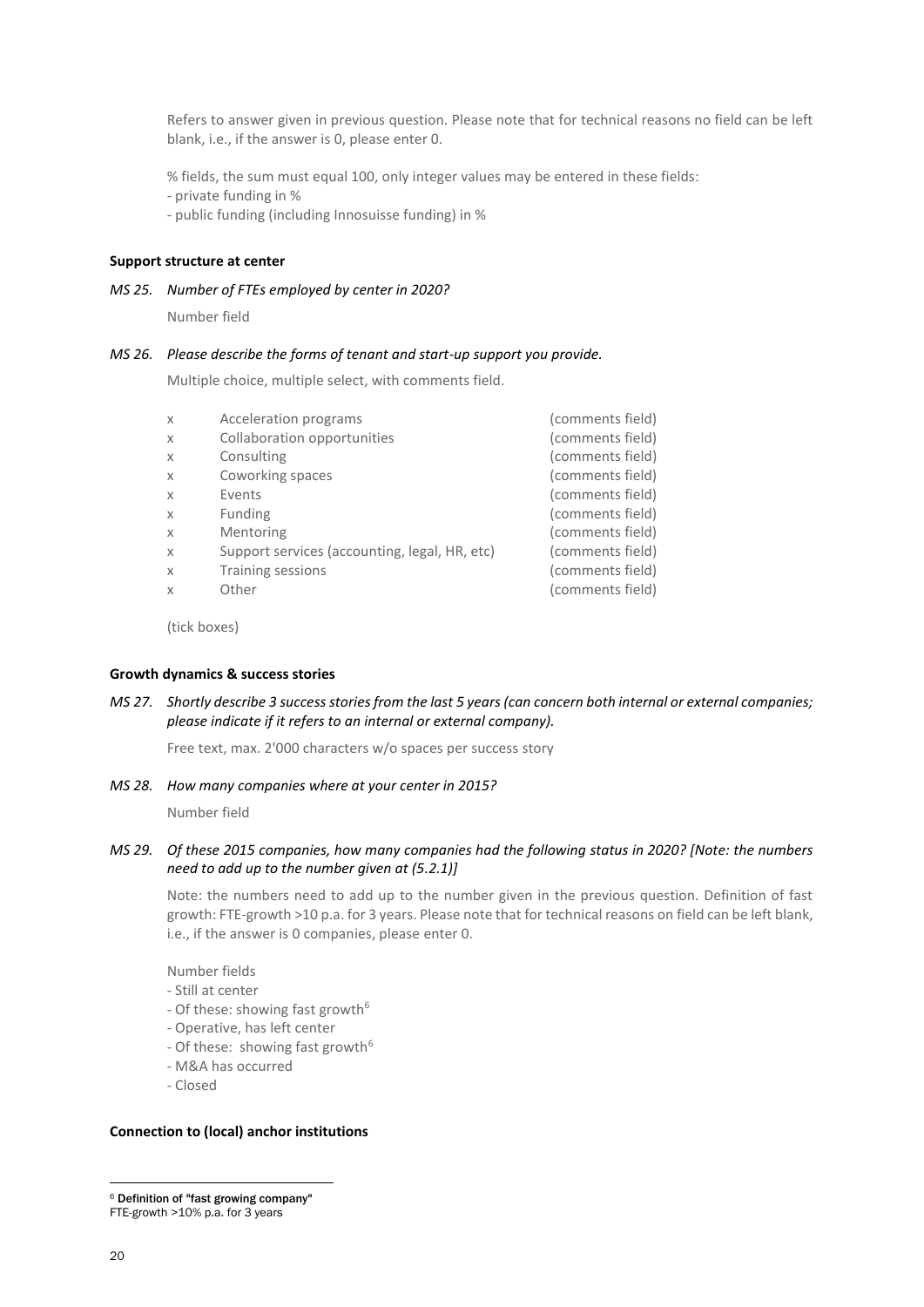Anchor institutions are institutions your center originates from and/or has close dependencies with.

*MS 30. Please rank up to 5 anchor institutions in descending order of importance if you have any. For each anchor, please provide the type (university, research center, company, non-gov institution, gov institution) and the name.*

1st, 2nd, 3rd, 4th, 5th row with free text fields "type of anchor" and "name of anchor"

*MS 31. Number of companies (both internal and external) currently at center (in 2020) originating from or in interaction with anchor institutions?*

Number field

#### **Impact of the Covid-19 pandemic**

#### *MS 32. What effect has the Covid-19 pandemic on the financing of growth in the start-up eco-system?*

Multiple choice (single select):

- Strongly negative
- Negative
- Neutral
- Positive
- Strongly positive.

Free text field (comment, 2'000 characters without spaces)

#### *MS 33. How effective are cantonal and federal financial measures to secure the liquidity in the start-up ecosystem?*

Multiple choice (single select):

- Ineffective
- Somewhat effective
- Effective
- Very effective.

Free text field (comment, 2'000 characters without spaces)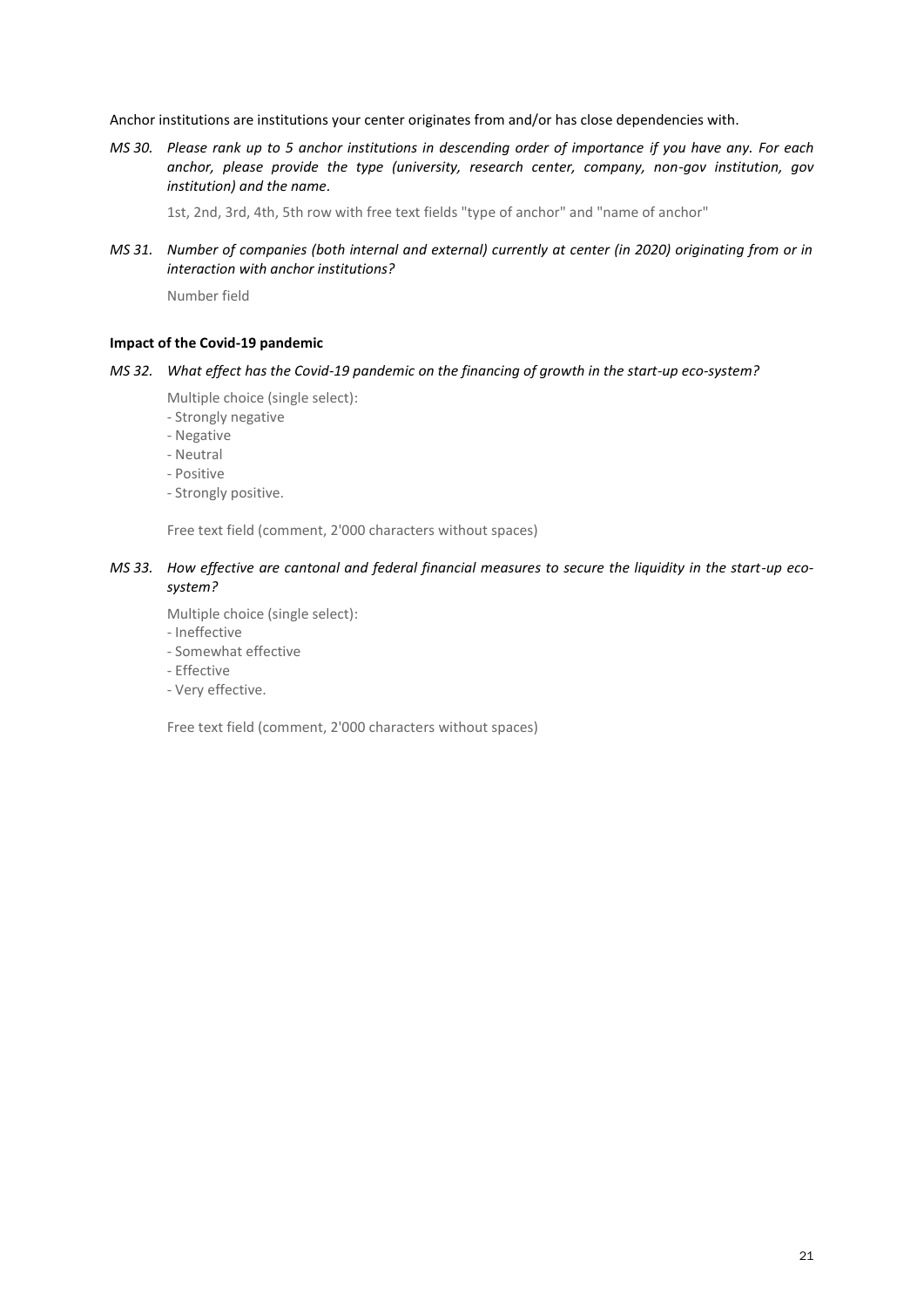#### 4.2 Company Survey

#### **Swissparks.ch: Pilot Benchmarking and Impact Analysis – Company Survey**

#### Dear Colleagues,

Our objective is to find out what contributions and impact our technology parks and business incubators are making to the Swiss innovation and start-up ecosystems. The results of this study will enable us to improve the framework conditions for the promotion of innovation and start-ups. To date, no such systematic and targeted analysis has been undertaken in Switzerland and there is no comprehensive data available on our member centers' performance and impact.

To this end, Swissparks.ch together with four of its centers – EPFL Innovation Park, Startfeld, Business Parc, Bio-Technopark Schlieren-Zürich – have commissioned BAK Economics and EvalueScience to conduct a survey-based pilot study, with the intention to scale up to the almost 30 Swissparks.ch centers in the future. The (pilot) study will help the centers to benchmark their operations, to improve their services to you, to demonstrate their impact and to increase their support from the public and private sector.

The aim is to gather, in addition to the centers' information, data from all companies associated with the participating centers to maximize the quality and impact of the study. Please take 10 min of your precious time to answer the questions no later than Friday, June 11. You can save your answers and continue later via the link in the survey's header.

All data the study receives from you in this survey is being handled in a confidential manner. Specifically, BAK and EvalueScience guarantee to all survey participants:

- a. to not share your individual company data (raw data) with the participating centers (incl. your center manager), Swissparks.ch, companies, nor other third parties;
- b. to publish only anonymized data, that is, data which has been aggregated and analyzed such that it cannot be linked to individual companies (e.g., the average company at center X has Y FTEs). We only ask about your company's name because we need to track which companies have participated;
- c. to use the data only for the project at hand and future extensions of it such as a monitoring of or a report about the Swissparks.ch eco-system. In any case, points a) and b) will always apply.

In case of any questions, please directly contact your center manager listed below.

Thank you very much for your important contribution, Sincerely yours,

Rene Hausammann – President, Swissparks.ch

Jean-Phillippe Lallement – CEO, EPFL Innovation Park; VP Board Swissparks.ch; lallement@epflinnovationpark.ch

Peter Frischknecht – CEO, Startfeld; peter.frischknecht@startfeld.ch

Melchior Buchs – CEO, Business Parc; Member Board Swissparks.ch; melchior.buchs@businessparc.ch

Mario Jenni – CEO, Bio-Technopark Schlieren-Zürich; mario.jenni@bio-technopark.ch

Michael Grass – Member of the Board, BAK Economics

Dominik Steiger – CEO, EvalueScience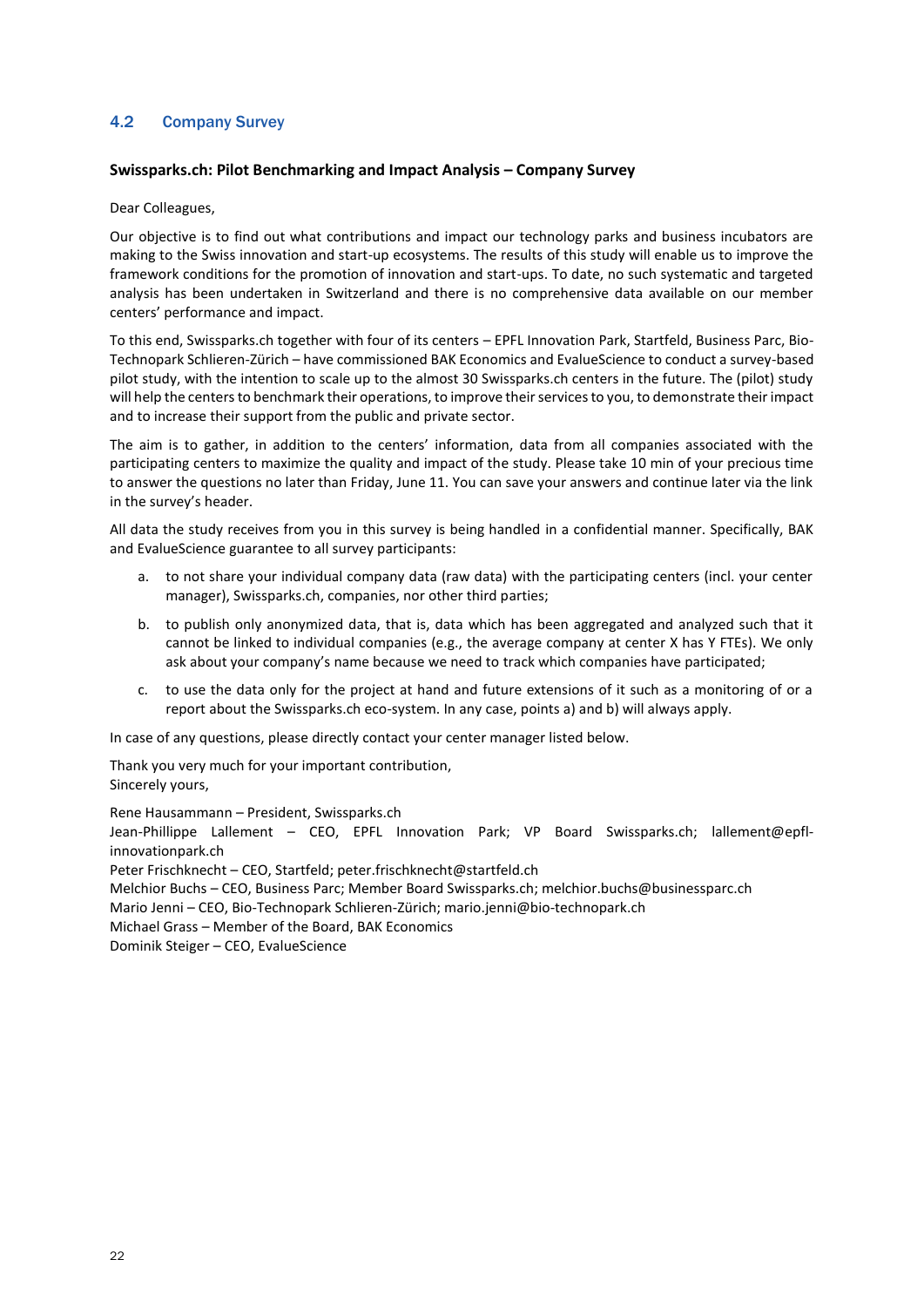#### **Profile of your company**

#### *CS 1. Please specify the center with which your company is associated.*

This question is mandatory. Dropdown menu: EPFL Innovation Park, Startfeld, Business Parc, Bio-Technopark Schlieren-Zürich

#### *CS 2. What is the name of your company?*

This question is mandatory. Number field

#### *CS 3. Year of foundation of your company*

This question is mandatory. Number field

#### *CS 4. Is your company the local branch or subsidiary of a foreign company?*

This question is mandatory. Yes or No

#### *CS 5. Is your company located on site at the center or do you constitute an external company<sup>7</sup>*

This question is mandatory. Multiple choice (single select): Located on site External

#### *CS 6. Did the number of FTEs at your company grow more than 10% per annum during the last 3 years (2018, 2019, 2020)?*

Yes or No Conditional question for companies with age of at least 3 years.

#### **Sector and technology**

#### *CS 7. In which sector does your company operate?*

This question is mandatory. Please check at least one item. If you choose 'Other:' please also specify your choice in the accompanying text field.

Multiple choice, multiple select:

- Nutrition
- Textiles
- Chemical / Materials
- Life Sciences (Pharma, Biotech, Medtech, Health, etc.)
- Engineering (Machinery, Electronics, Vehicles, Energy, Cleantech, etc.)
- ICT
- Finance
- Consulting and Services (Legal and IP, Management, Marketing, etc.)
- Other (text field)

<sup>7</sup> Definition of "external company"

A contractual (service) agreement is in place between the company and the center and the centre provides services for the company.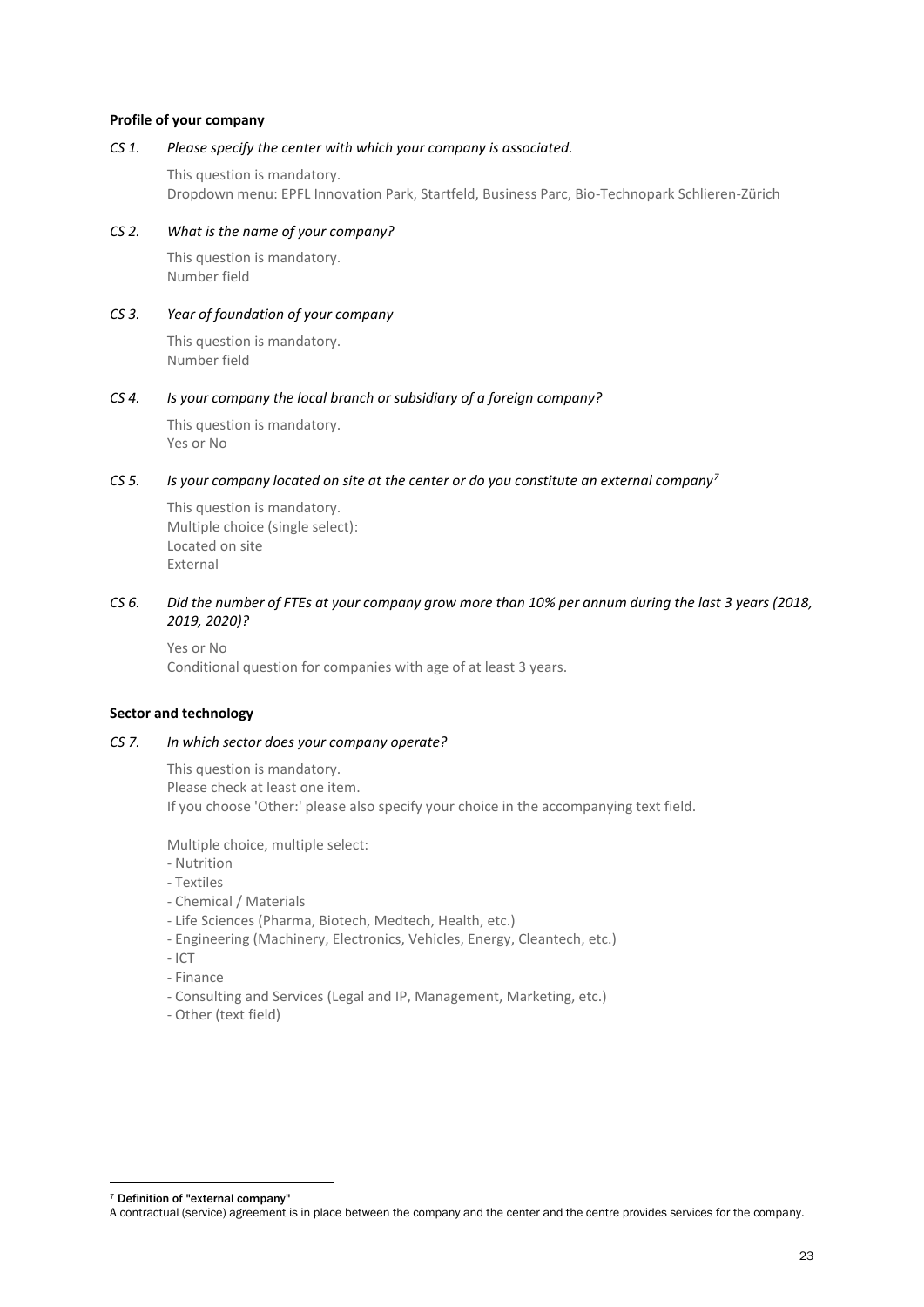#### *CS 8. Does your company develop new technological applications?*

This question is mandatory. Yes or No Technology field question CS 9 displayed if Yes.

#### *CS 9. In which technology fields are you active?*

Multiple choice, multiple select (subfields displayed if selected):

- Machinery/Electronics/Mobility

- Life Science
- Digital/IT
- Green Tech
- Materials
- Other (free text)

#### *CS 10. In which technologies related to Machinery/Electronics/Mobility are you active?*

- Additive Manufacturing (3D-Printing)
- Autonomous Driving
- Cosmonautics
- Drones
- Electro/Hybrid Vehicles
- Fuel Cells
- Lithium Battery
- Micromechanics
- Nanostructures
- Photonics
- Robotics
- Sensors
- Other (free text)

#### *CS 11. In which technologies related to Life Science are you active?*

- 3D Printing / Additive Manufacturing in Medtech
- Artificial Joints
- Bioprinting / Biosensor / Lab-on-a-Chip
- Digital Medtech
- Green Biotech
- Medical Bionics
- Medical Wearables
- Neuroprosthetics
- Radiation Therapy
- Red Biotech
- White Biotech
- Other (free text)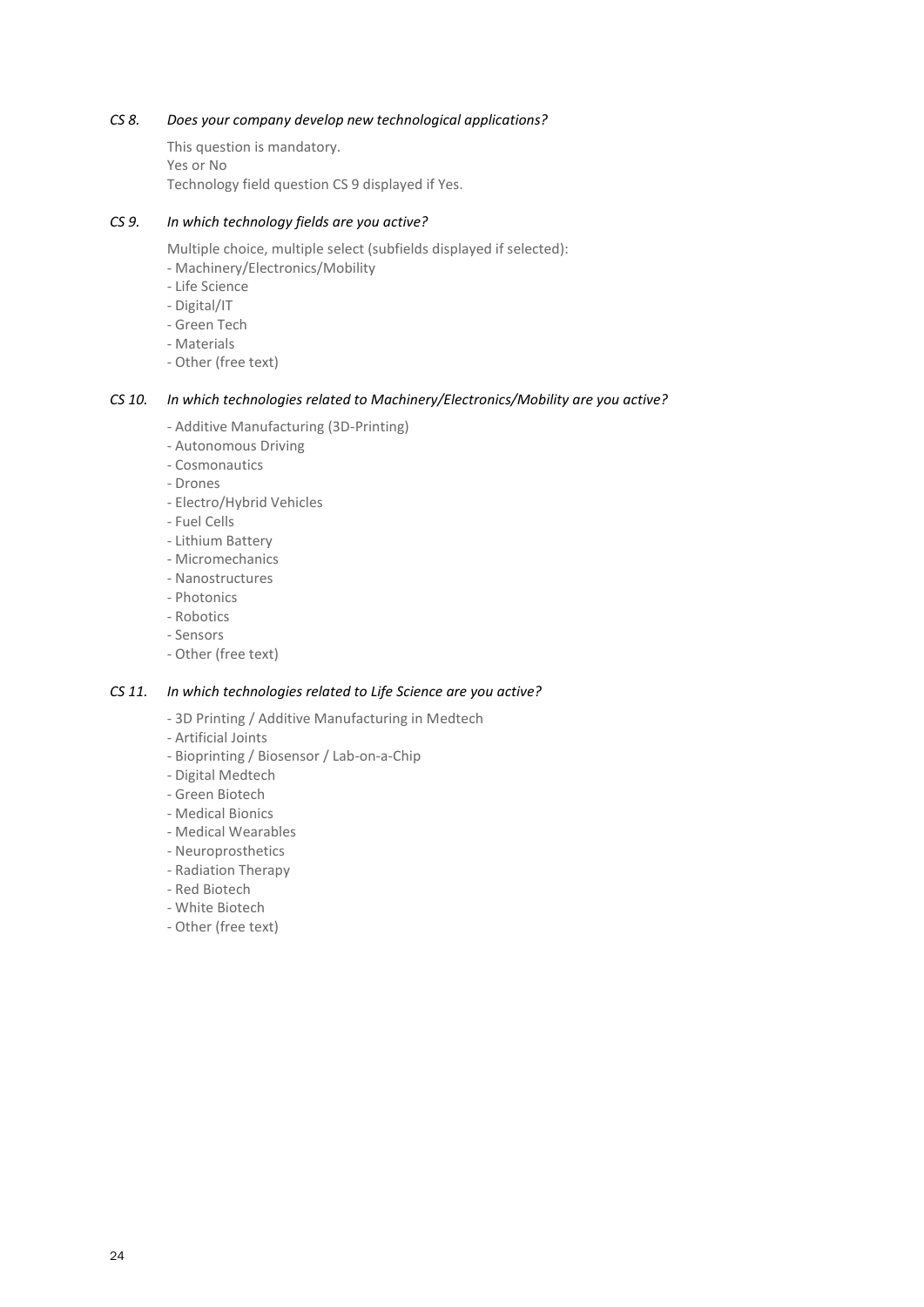#### *CS 12. In which technologies related to Digital/IT are you active?*

- 3D Image Modelling
- Blockchain
- Cyber Security (Data Security)
- Electronic Gaming
- FinTech
- Image Analysis
- Internet of Things (IoT): Machine to Machine (M2M Factory Network)
- IoT: Smart House
- IoT: Smart City
- Machine Learning / Artificial Intelligence
- Prevent & Predictive Maintenance
- Process Automation
- Speech Analysis
- Quantum Computing
- Wearables
- Other (free text)

### *CS 13. In which technologies related to Green Tech are you active?*

- Biomass Fermentation
- Carbon Capture
- Electro & Hybrid Vehicles
- Fuel Cell
- Green Biotech
- Geothermie
- Lithium Battery
- Organic Perovskite Solar Cells
- Recycling Waste Reuse
- Smart Grid
- Solar Energy
- Wastewater Treatment
- Wind Energy
- Other (free text)

#### *CS 14. In which technologies related to Materials are you active?*

- Additive Manufacturing Materials
- Advanced Materials
- Carbon / Graphene
- Catalysts
- Ceramics
- Nanomaterials
- Smart Polymers
- Other (free text)

#### **Connection to anchor institutions**

Anchor institutions are institutions your company originates from and/or has close dependencies with.

#### *CS 15. Does your company have any anchor institutions?*

This question is mandatory. Yes or No (questions 16 and 17 opening if Yes)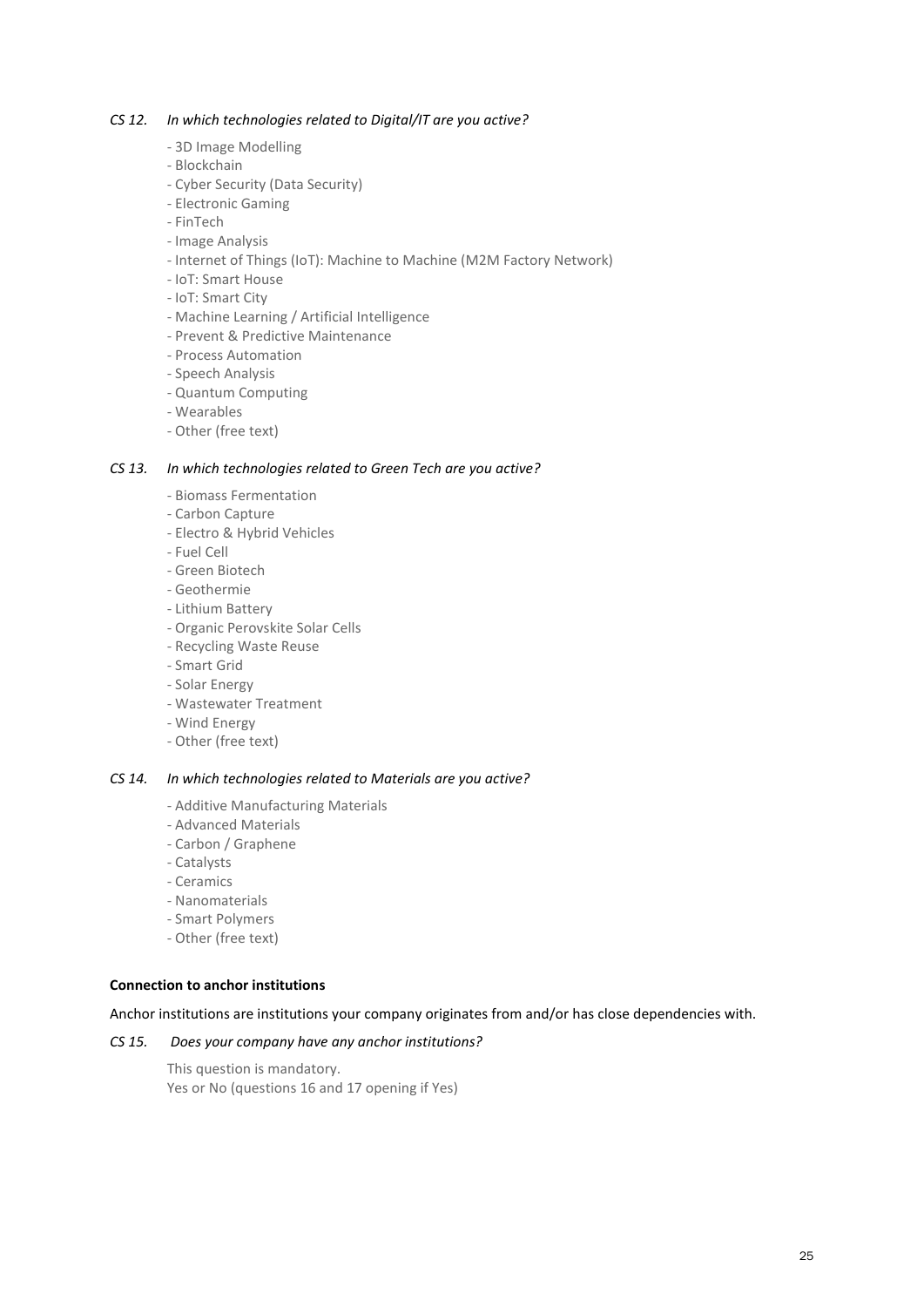#### *CS 16. Please select the most important anchor institutions in descending order of importance.*

Drag and drop for a ranking of:

- universities
- research centers
- companies
- non-gov institutions
- gov institutions
- the center with which you are associated

#### *CS 17. Is your company a spin-off of one of the institutions listed below?*

Multiple choice, multiple select:

- not a spin-off
- university
- research center
- private company
- non-gov institution
- gov institution

#### **Connection to center**

#### *CS 18. Please specify the form of tenant and start-up support you make use of at your center.*

This question is mandatory. Please check at least one item. If you choose 'Other:' please also specify your choice in the accompanying text field. Multiple choice, multiple select: - Acceleration programs

- Collaboration opportunities
- Consulting
- Coworking spaces
- Events
- Funding
- Mentoring
- Support services (accounting, legal, HR, etc)
- Training sessions
- Other (free text)

#### **Financial information (non-mandatory)**

#### *CS 19. Please indicate your revenue in 2020.*

Answer non-mandatory. Multiple choice (single select): - 0

- 
- $< 200K$ - 200K - 500K
- 500K 1 M
- $-1 M 5 M$
- 5 M 10 M
- 
- 10 M 20 M - 20 M - 50 M
- $>50$  M
- no answer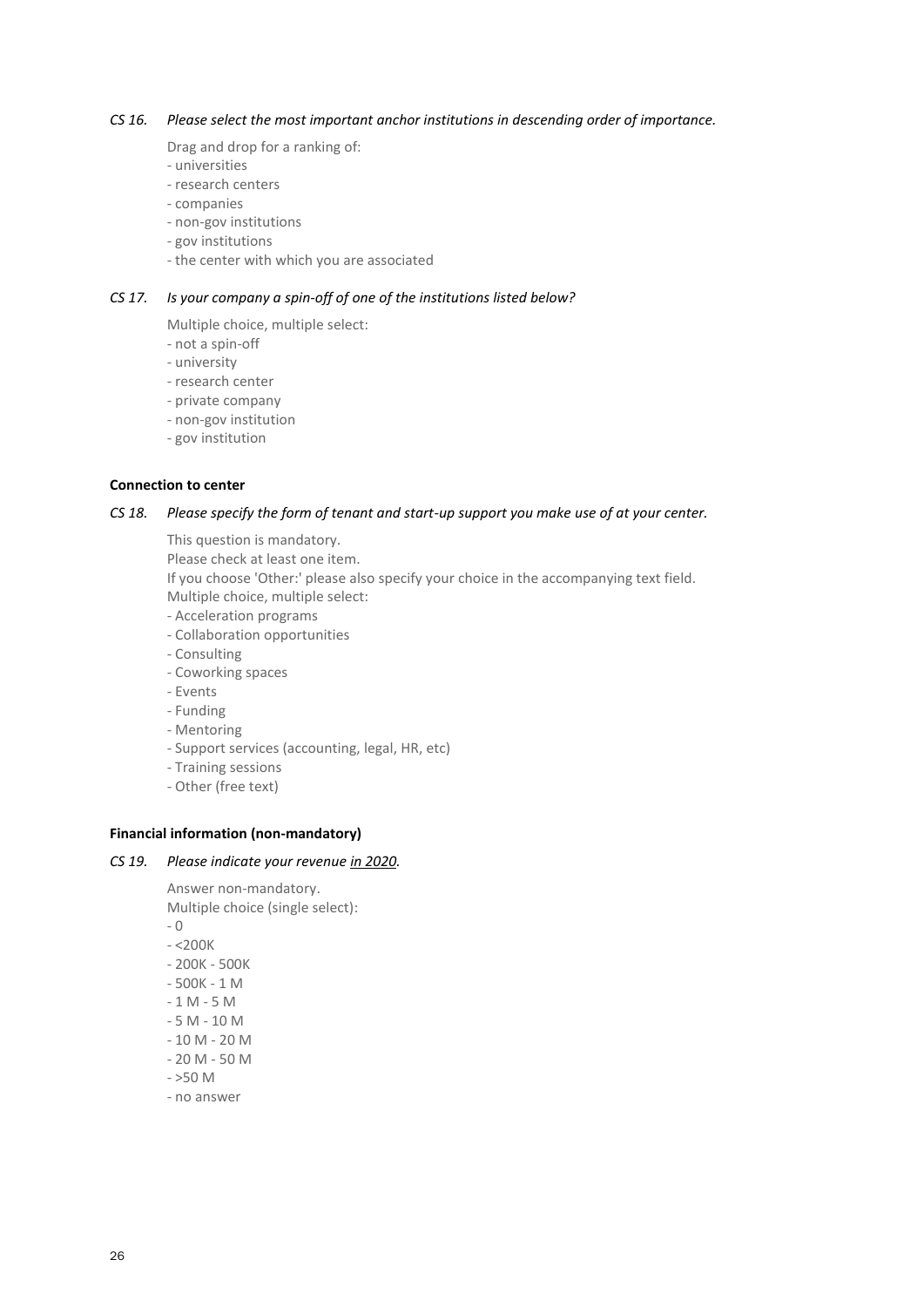#### *CS 20. Please estimate the total revenue of your company since foundation until end of 2020.*

Answer non-mandatory

Multiple choice (single select):

- 0

- <200K
- 200K 500K
- 500K 1 M
- 1 M 5 M
- 5 M 10 M
- 10 M 20 M
- 20 M 50 M
- 50 M 100 M
- 100 M -200 M
- 200 M 500 M
- $>500$  M
- no answer

#### *CS 21. Please indicate your expenses in 2020.*

Answer non-mandatory Multiple choice (single select):

- 0
- $<sub>200K</sub>$
- 200K 500K
- 500K 1 M
- $-1 M 5 M$
- 5 M 10 M
- 10 M 20 M
- 20 M 50 M
- $>50$  M
- no answer

#### *CS 22. Please estimate the total expenses of your company since foundation until end of 2020.*

Answer non-mandatory

Multiple choice (single select):

- 0
- <200k
- 200k 500k
- 500k 1 M
- $-1 M 5 M$
- 5 M 10 M
- 10 M 20 M
- 20 M 50 M
- 50 M 100 M
- 100 M -200 M
- 200 M 500 M
- $>500$  M
- no answer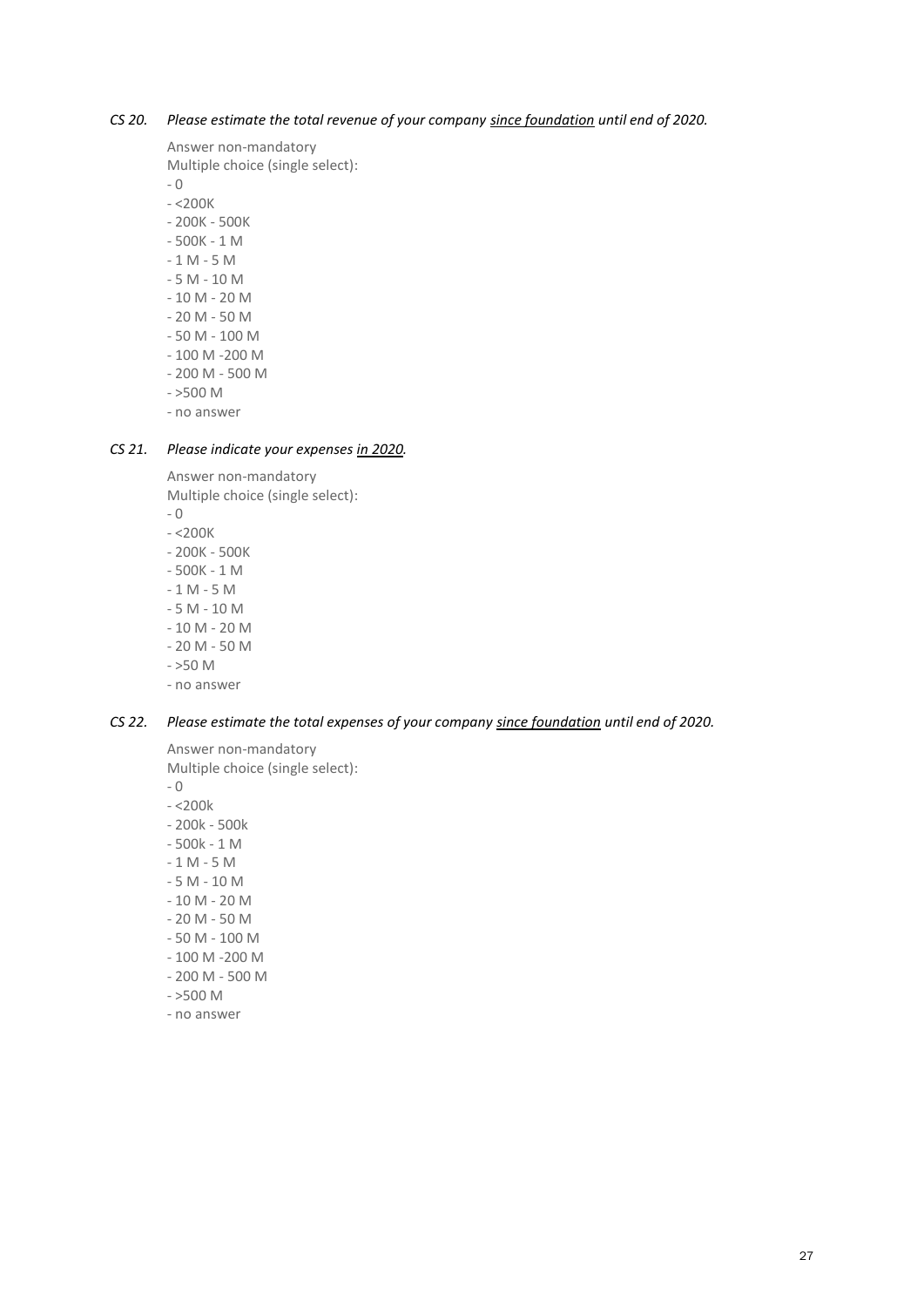#### *CS 23. Please indicate the total funding of your company in 2020.*

Answer non-mandatory

Multiple choice (single select):

- 0

- <200K
- 200K 500K
- 500K 1 M
- 1 M 5 M - 5 M - 10 M
- 10 M 20 M
- 
- 20 M 50 M
- $>50 M$ - no answer

### *CS 24. Please indicate the % fraction of the funding sources in 2020.*

Refers to answer given in previous question.

% fields:

- private funding in %
- public funding (including Innosuisse funding) in %

#### *CS 25. Please estimate the total funding of your company in since foundation until end of 2020.*

Answer non-mandatory Multiple choice (single select):

- 0

- <200K
- 200K 500K
- 500K 1 M
- $-1 M 5 M$
- 5 M 10 M
- 10 M 20 M
- 20 M 50 M
- 50 M 100 M
- 100 M -200 M
- 200 M 500 M
- $>500$  M
- no answer

#### *CS 26. Please estimate the % fraction of funding sources for the total funding of your company since foundation until end of 2020.*

Refers to answer given in previous question.

% fields:

- private funding in %
- public funding (including Innosuisse funding) in %